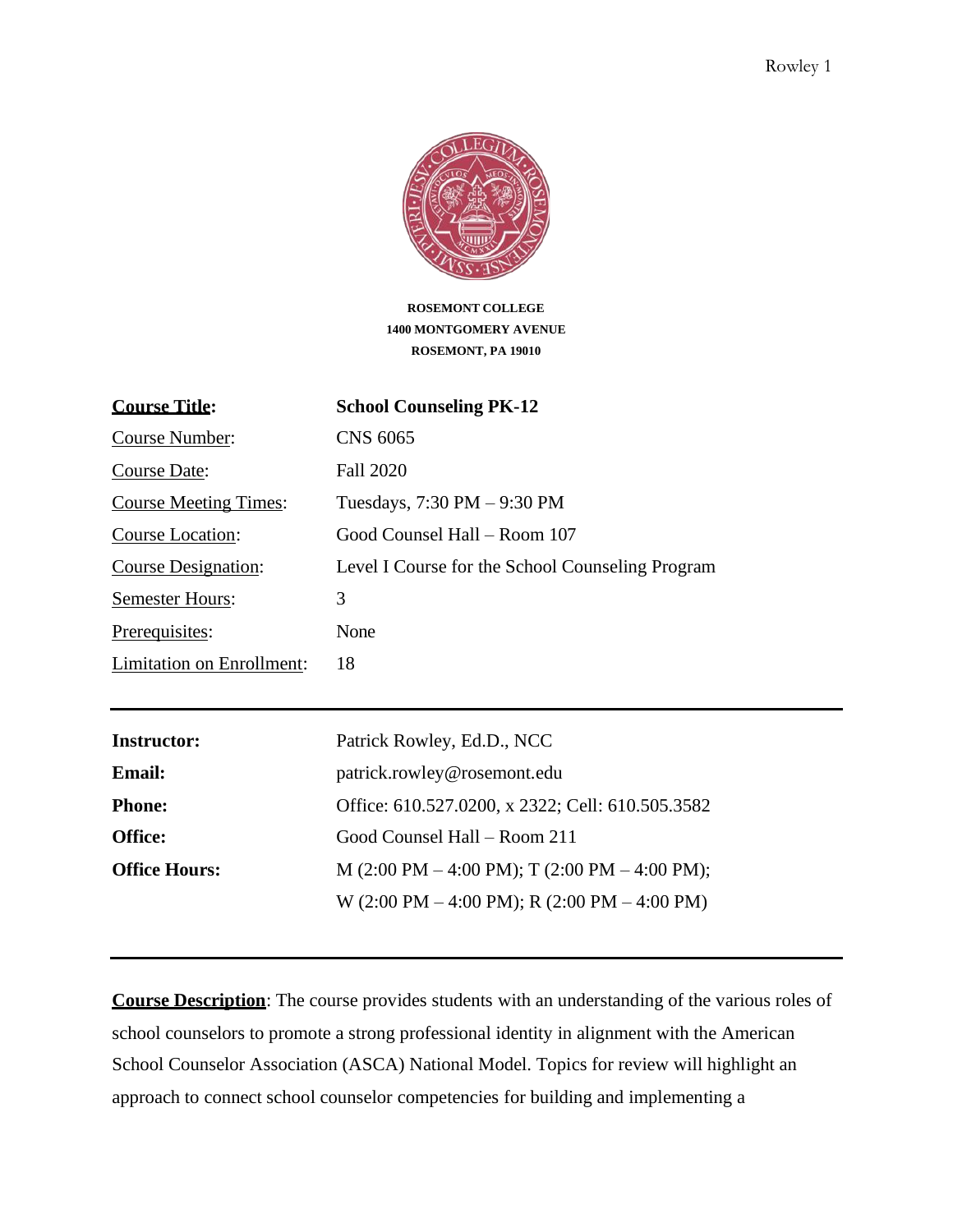comprehensive school counseling program. Current issues in school counseling will be examined through national publications, scholarly research, and the professional experiences of school counseling within the field of practice.

**Rosemont Mission Statement**: Rosemont College is a community of lifelong learners dedicated to academic excellence and fostering joy in the pursuit of knowledge. Rosemont College seeks to develop in all members of the community open and critical minds, the ability to make reasoned moral decisions, and a sense of responsibility to serve others in our global society. Rooted in Catholicism, Rosemont welcomes all faiths and is guided by the educational principles of Cornelia Connelly and the Society of the Holy Child Jesus to meet the needs of the time. Rosemont College values trust in and reverence for the dignity of each person, diversity with a commitment to building an intercultural community, persistence and courage in promoting justice with compassion, and care for the Earth as our common home.

**Professional Performance Evaluation:** Rosemont College has identified five professional dispositions that relate to the goals of the Graduate Counseling program. Faculty members will evaluate each student on their professional dispositions during each course at the conclusion of the semester using the Professional Performance Evaluation Form.

1. **Flexibility/Openness:** Open willingness to different perspectives; Flexible to new demands, the environment, and accept necessary changes; Search for peer opinions, accept constructive feedback, and incorporate feedback from peers

2. **Collaboration:** Accept mistakes, avoid blame, apply feedback toward growth, and monitor self for professionalism; Reach consensus, initiate compromise, and show concern for group goals; Invite feedback, incorporate supervisory feedback, and give feedback

3. **Awareness:** Awareness of own impact on others; Ability to deal with conflict; ability to express feelings effectively and appropriately; Understand and demonstrate multicultural concerns and social justice. Identification of biases and prejudices of self and society.

4. **Initiative and Motivation:** Met or exceed all of the class requirements, showed creativity; Adhere to school and SPGS policies; Proficient graduate level oral and written skills

5. **Responsibility:** Maintain professional boundaries, sensitive to diversity, safeguard confidentiality, Dedication to Counseling Profession; Attend and adhere to Ethical Standards

This syllabus is provided to you as a means of conveying what you should expect from this course. It outlines the responsibilities of the instructor in conducting the class – the course content, planned scheduled of classes and assignments, grade components, and method(s) of grading. It also outlines your responsibilities as a part of this class. By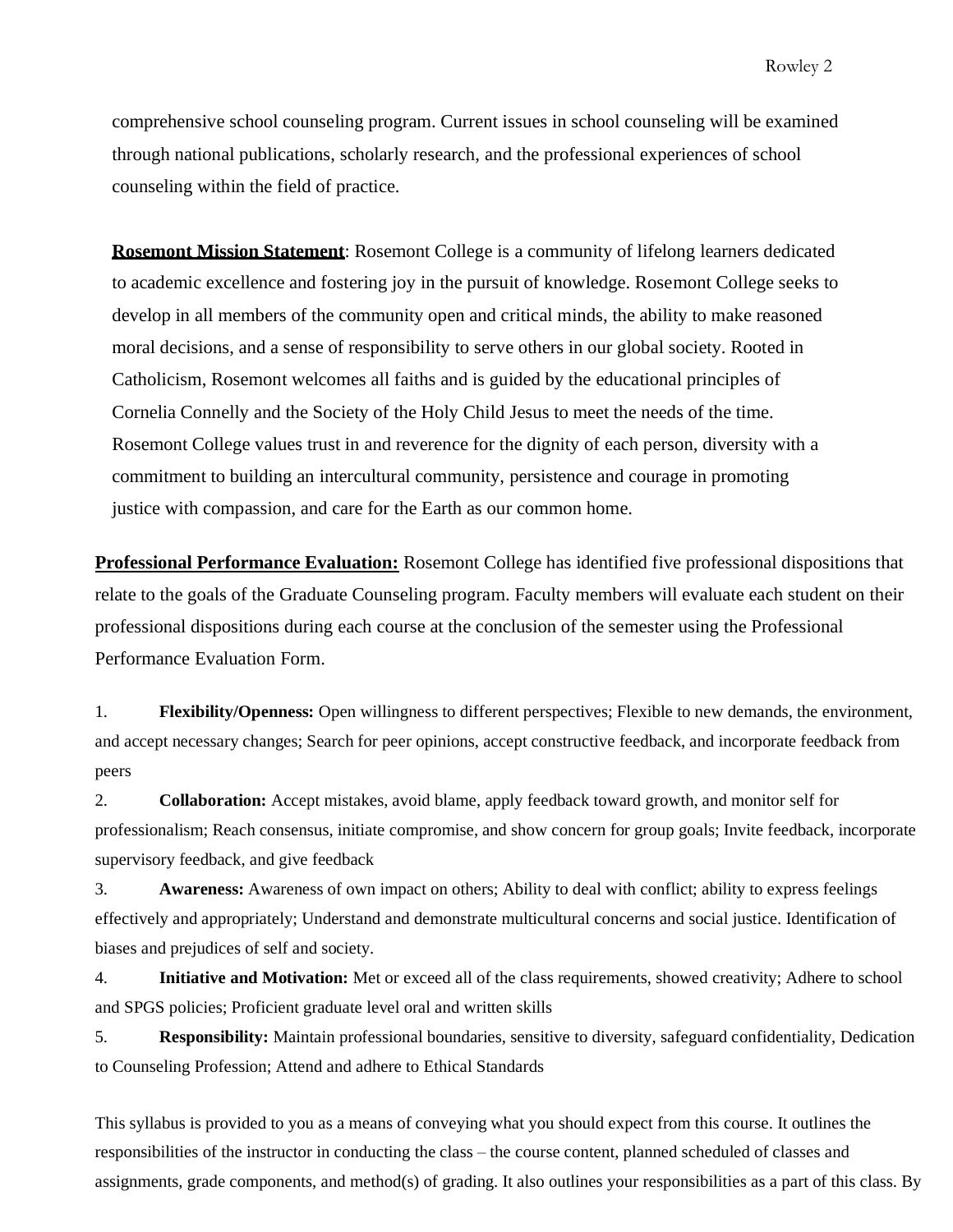remaining in this class, you indicate your acceptance of your responsibilities as a student and agree to the terms specified in the syllabus.

**Note**: The instructor reserves the right to adjust the course schedule and content during the semester in order to accurately reflect the progress being made by the class. This may result in modifications to assignment and exam due dates and/or course content.

#### **I. Student Learning Outcomes**

Upon completion of this course, students will be able to:

- **A.** Demonstrate an awareness of the roles and responsibilities of school counselors at different levels of the school system to promote a strong professional identity
- **B.** Identify areas of improvement within the school system through research and evaluation of program effectiveness to support the needs of underserved students
- **C.** Implement counseling skills and techniques with multicultural populations of students at varying developmental levels to engage in appropriate treatment and intervention
- **D.** Analyze prominent ethical and legal issues within the field of school counseling to employ best practices and advocate for students within the school system
- **E.** Understand the multiple components of a comprehensive school counseling program to evaluate current school practices and make improvements for the future
- **F.** Determine appropriate treatment approaches to students in crisis and non-crisis situations to support academic, social, and emotional development within the school and outside of the school system
- **G.** Employ strategies to support the postsecondary planning development (i.e. college, career, and armed forces) of students with an attention to cultural background and experiences
- **H.** Engage school constituencies, including teachers, students, families, administration, and community members to encourage a culture of communication and collaboration

#### **II. Course Content**

- **A.** History and Current Trends of the Profession
	- 1. Vocational Guidance
	- 2. Hierarchy of Needs
	- 3. Age of Accountability
		- a. No Child Left Behind (NCLB)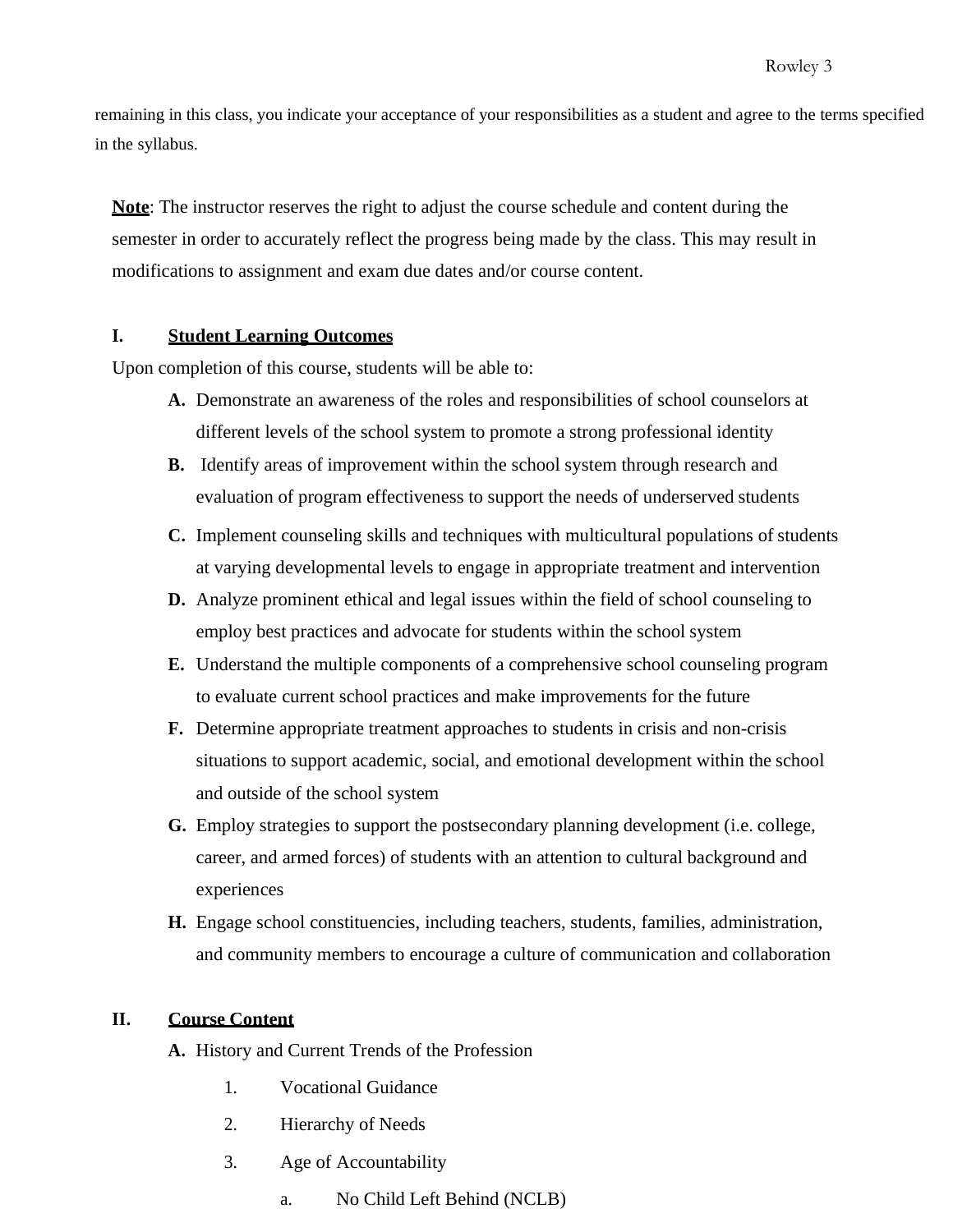- b. The Every Student Succeeds Act (ESSA)
- 4. Brief Strategic Therapy
- 5. Certification in School Counseling
	- a. State of Pennsylvania
- 6. Ethical and Legal Standards in School Counseling
	- a. ASCA Ethical Standards
- **B.** Roles of School Counselors
	- 1. Individual Counseling
	- 2. Group Counseling
	- 3. Crisis Counseling
	- 4. Career Counseling
		- a. Postsecondary Planning
	- 5. Consultation and Collaboration
		- a. Families
		- b. Mental Health Personnel
		- c. School Staff Persons
	- 6. Advocates
- **C.** Working with Children and Adolescents
	- 1. School Levels: Elementary, Middle, and High School

a. Developmentally Appropriate Intervention

i. Professional

# ii. Family

#### iii. Peer

- b. Outside Community Referral
- c. Student Transitions
- 2. Academic, Social, and Emotional Learning
	- a. Assessment and Evaluation
	- b. Multicultural Populations
		- i. Children Experiencing Disabilities
		- ii. Substance Use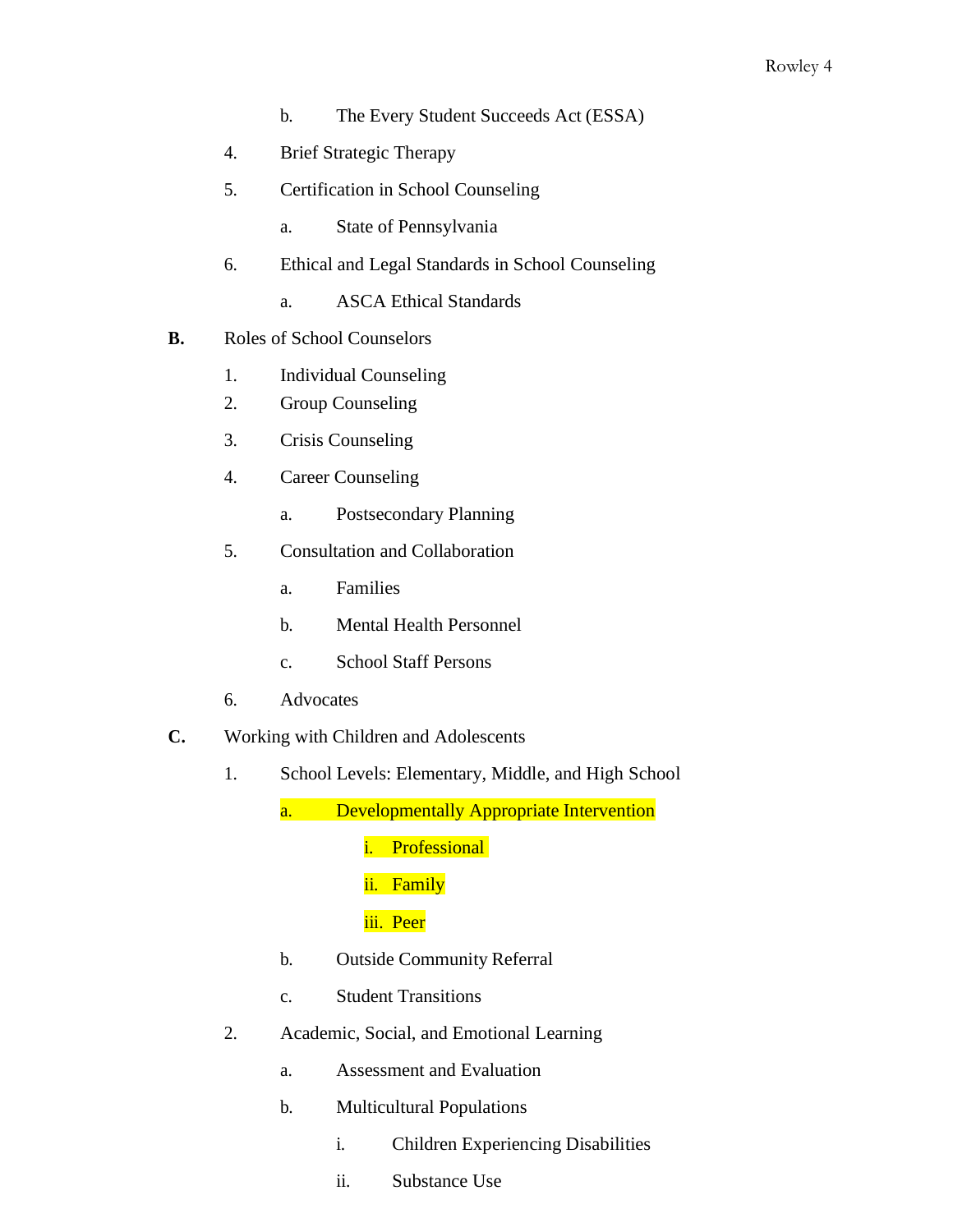- iii. Suicide and Non-Suicidal Self Injury
- iv. Homelessness
- v. Sexual Identity
- vi. Juvenile Delinquency
- vii. Socioeconomic Status
- viii. Underserved Populations
- c. Identity Development

#### **D.** Models and Approaches of School Counseling

- 1. ASCA National Model
	- a. Professional Identity
	- b. Define
	- c. Manage
	- d. Deliver
	- e. Assess
- 2. School Counselor Competencies
- 3. Mindsets and Behaviors
- 4. Comprehensive School Counseling Programs
- 5. Family Systems Engagement

6. Effective Leadership

- **E.** School Culture and Safety
	- 1. Physical Safety
	- 2. Emotional Safety
	- 3. Social Safety
	- 4. Threat Assessment Teams
	- 5. Traumatic Events Response
		- a. Grief and Loss
		- b. Violent Attacks
		- c. Bullying
- **F.** Career Development
	- 1. Developmentally Appropriate Intervention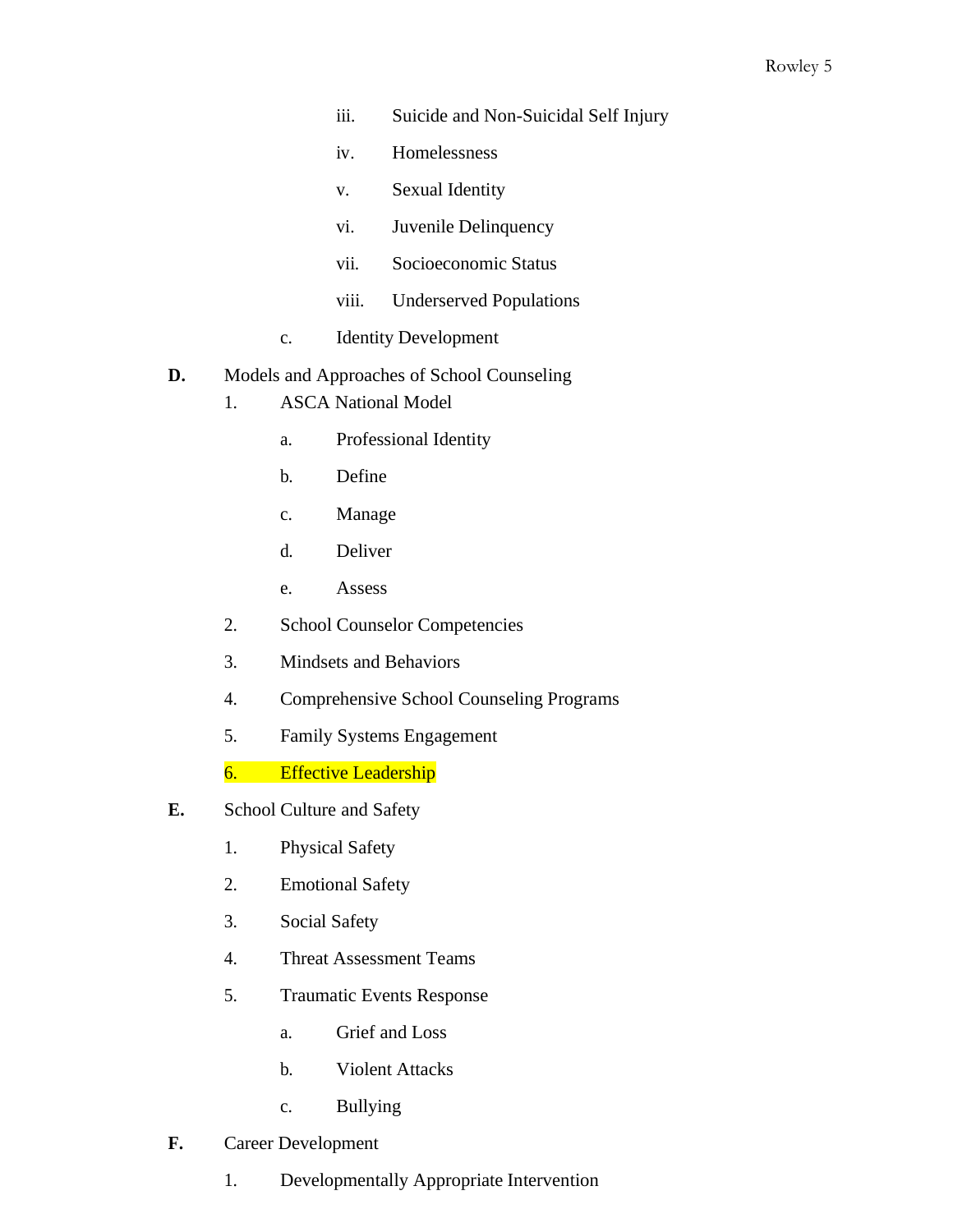- 2. Assessments in Career Development
- 3. Naviance
- 4. Career Development Theories
- 5. College, Career, Armed Forces

#### **III. Methods of Instruction**

- **A.** Lecture and Classroom Discussion
- **B.** Assigned Readings
- **C.** Audio-Visual Presentations
- **D.** Guest Speakers
- **E.** Peer Processing
- **F.** Discussion Board Postings

### **IV. Methods of Assessment**

| <b>Assignment</b>                 | <b>Points</b>         |
|-----------------------------------|-----------------------|
| A.) Mission Statement Evaluation  | $10 X 1 = 10$ -Points |
| B.) Discussion Board Postings (4) | $5 X 4 = 20$ -Points  |
| C.) Community Resource Portfolio  | 20-Points             |
| D.) School Counselor Interview    | 20-Points             |
| E.) RAMP & Report Card Review     | 30-Points             |
| <b>Total Points</b>               | <b>100-Points</b>     |

A. **Mission Statement Evaluation**: Students will select 10 different schools of their choosing within the geographical region and identify the school's mission statement. Students should review a variation of school levels (elementary, middle and high school) to gain an understanding of different perspectives. Students will post the name of the school and its mission statement within a thread on Canvas specifically assigned to them. Before submitting the post students will highlight components of the mission statement that match their philosophy towards school counseling. During the final class session students will integrate all these significant components to communicate a school mission statement that strongly correlates with their approach to school counseling.

## **Student Learning Outcomes**: A, E, H

**Total Points**:  $10 \text{ X } 1 = 10$ -Points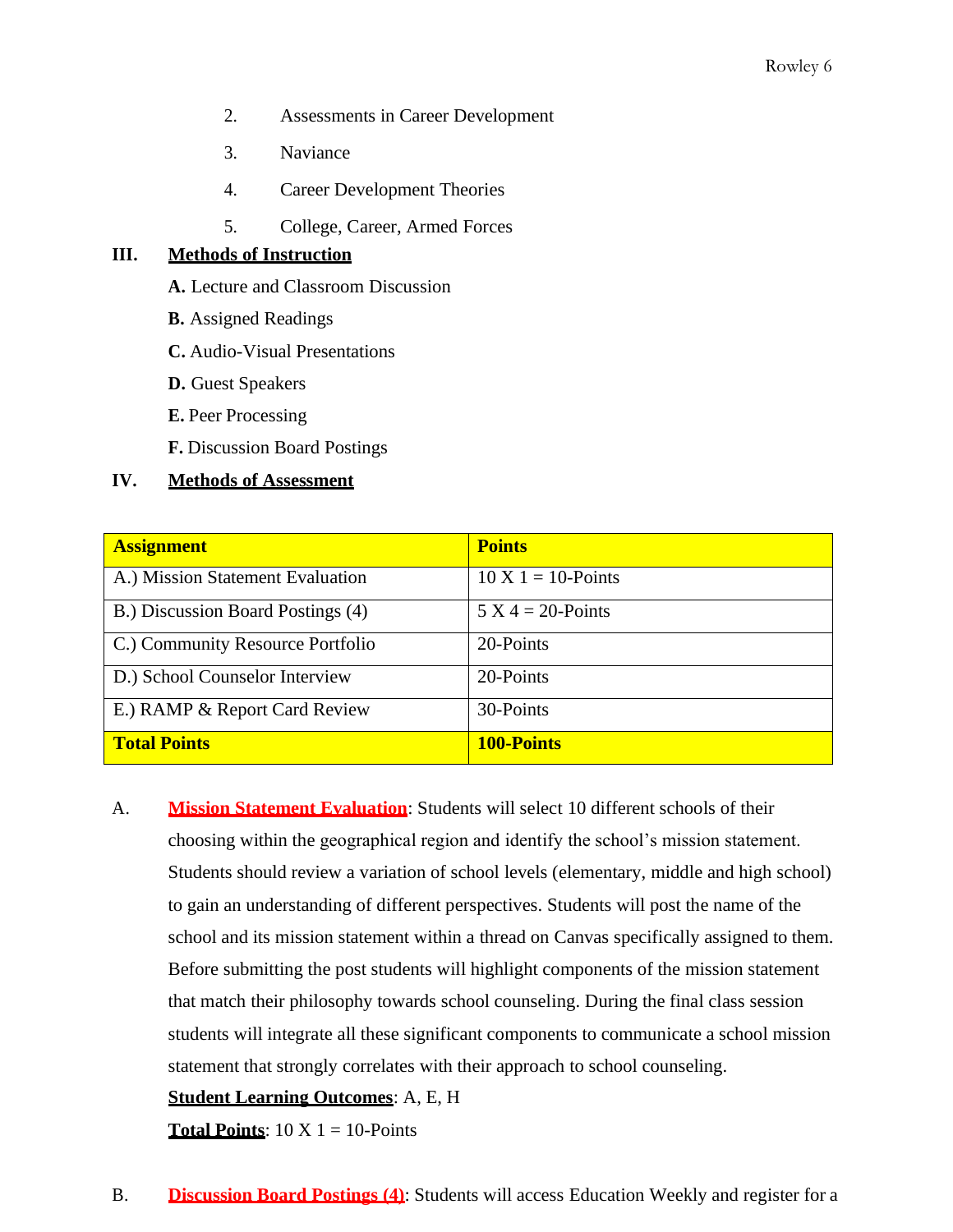free account so that they will be able to review 3 separate articles over the course of the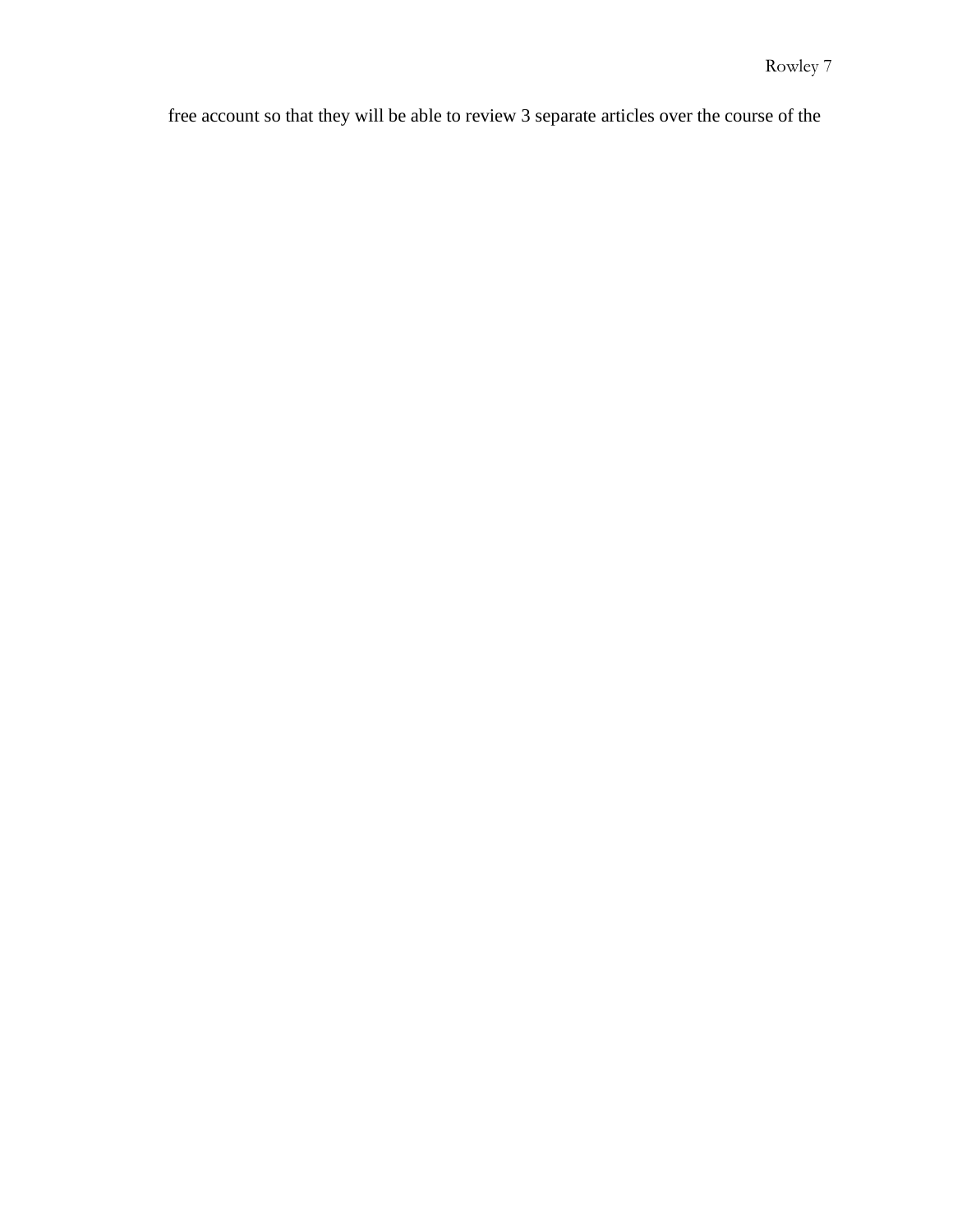semester. Please be aware that you may only access 3 different articles per month so choose your article appropriately. Students will read one to two articles per month and post a 2-paragraph review of the article on a discussion forum through Canvas. Students should only focus on reading articles that are relevant to school counseling, i.e. school safety, social-emotional learning, the Every Student Succeeds Act (ESSA), and college and career readiness. The first paragraph of the posting should provide a summary of the article. The second paragraph should provide insight into potential implications for school counselors based upon the reading.

The fourth and final discussion board posting will focus on postsecondary planning. Students will be assigned one of three different scenarios and respond to the scenario with a postsecondary plan to support the child, assuming that the student would most benefit from your guidance and direction based upon the student's specific scenario. Students should be specific about their thoughts by providing a step-by-step process to assist the student in their decision-making.

**Student Learning Outcomes**: A, B, D, E, F, G, H **Total Points:**  $4 \times 5 = 20$ -Points

- C. **Community Resource Portfolio**: Students will develop a community resource portfolio by identifying 7 content areas in which children and adolescents may need to access community support services, i.e. family difficulties, trauma, disability services, social supports, emotional supports, substance abuse, etc. For each of these 7 content areas, students will identify at least 3 different community services created to support the needs of children and adolescents falling within this demographic. Students should create and compile the following for each community resource:
	- (1.) A face sheet for each of the community services including:
		- (a.) The name of the organization
		- (b.) Contact information and location for the organization
		- (c.) Purpose of the community service program
		- (d.) Common medications prescribed to individuals within this demographic, if relevant
	- (2.) Students should also print a flyer or information pamphlet about the resource that can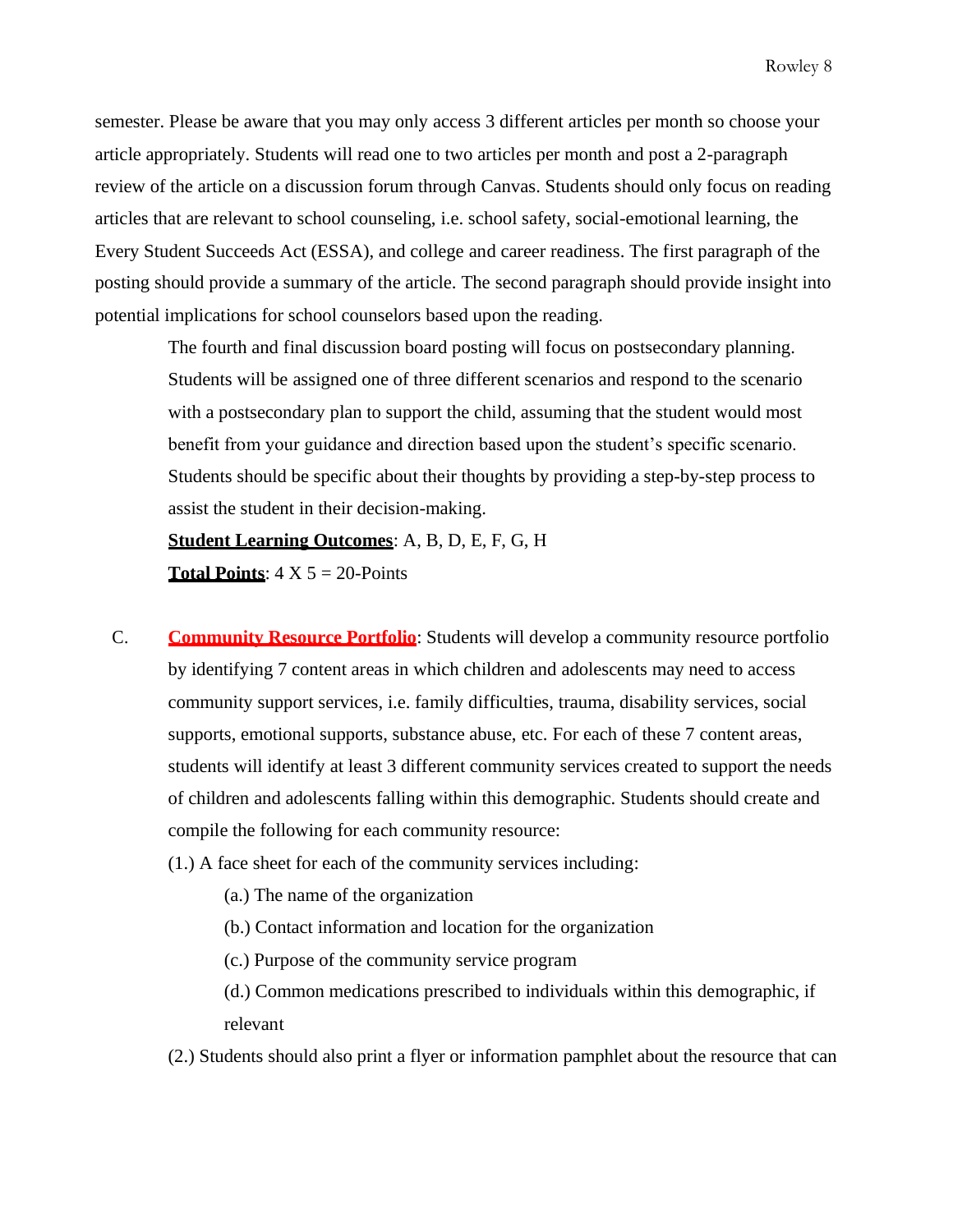Rowley 9

be accessed through the facility website

Students will compile this information within a resource binder that will be submitted for this assignment. The community resource binder will be returned before the end of the semester so that students may use this information for a future interview.

**Student Learning Outcomes**: A, C, E, F, H

**Total Points:** 20-Points

D. **School Counselor Interview**: Students will identify an active school counselor and contact this individual for interview and shadowing over a school day. Knowing that school counselor schedules are hectic, this experience does not need to encompass a full school day. However, the student should interview the school counselor on school grounds to gain insight into the reality of being a school counselor. Student should select a school counselor who functions within their school level of their interest, i.e. elementary, middle, or high school. Students should develop a list of 10-questions that relate to the subject matter addressed in the course and the student's own personal interests as a future school counselor for the interview. After the interview students will construct a paper that includes the following information:

(1.) Name of the person interviewed

(2.) Description of work experience as a school counselor

(3.) List each of the 10-questions and a short summary of each response.

(4.) A reflection on your personal experience to the interview and shadowing of the school counselor.

**Student Learning Outcomes**: A, D, F, H

**Total Points**: 20-Points

## E. **Recognized ASCA Model Program (RAMP) and School Report Card Review**:

Students will work in small groups to identify a RAMP certified school and review their report card and school website to determine how the school is meeting RAMP requirements.

(a.) Please see the following sites to determine which school in the state of Pennsylvania that are RAMP certified: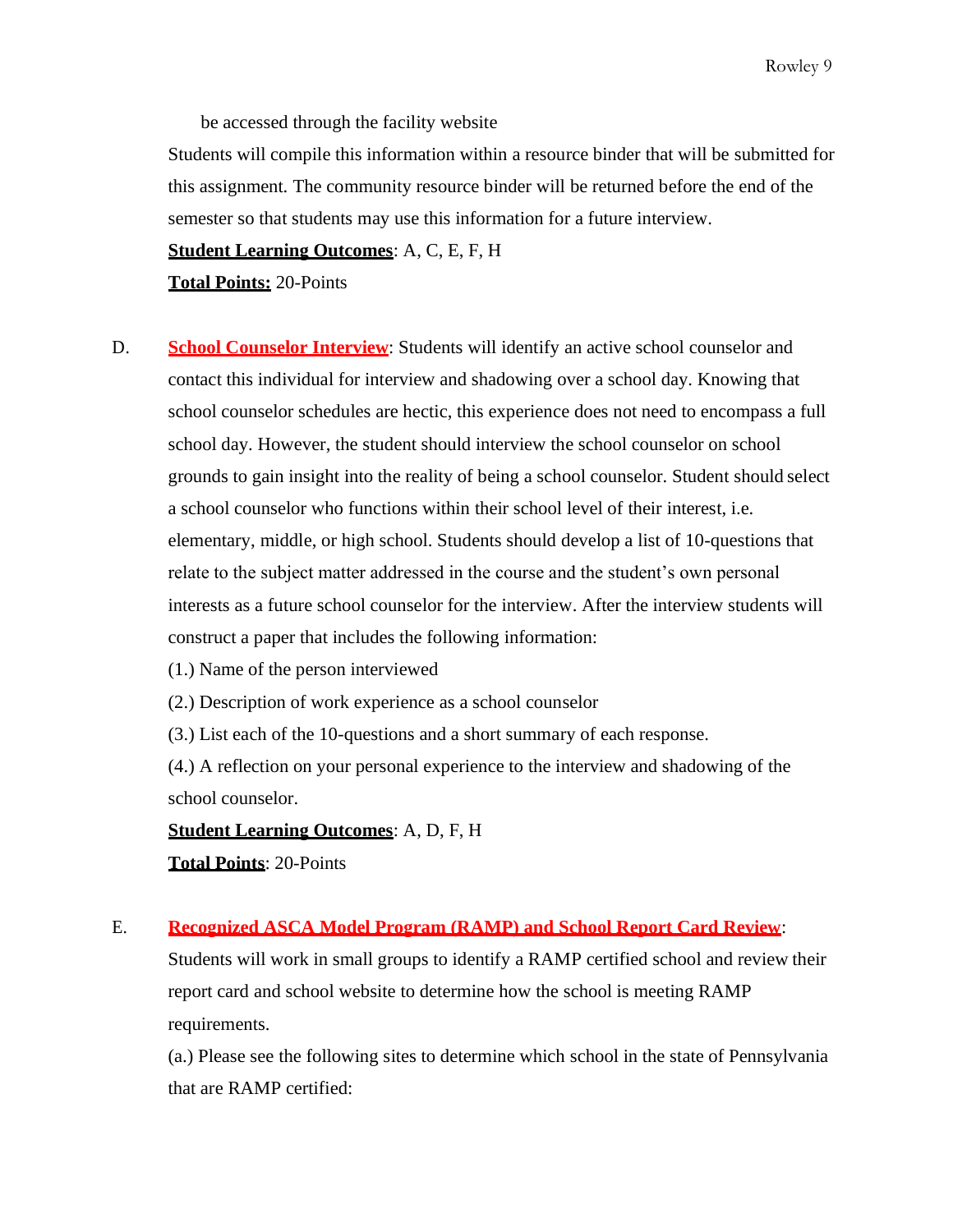- [https://www.schoolcounselor.org/school-counselors/recognized-asca-model](https://www.schoolcounselor.org/school-counselors/recognized-asca-model-program-(ramp)/thinking-about-ramp)[program-\(ramp\)/thinking-about-ramp](https://www.schoolcounselor.org/school-counselors/recognized-asca-model-program-(ramp)/thinking-about-ramp)

- [http://www.psca-web.org/aws/PSCA/pt/sp/program\\_ramp](http://www.psca-web.org/aws/PSCA/pt/sp/program_ramp)

(b.) School report cards for all schools in the state of Pennsylvania can be accessed through the following website: [https://futurereadypa.org/#](https://futurereadypa.org/)

(c.) The School Counseling Program Assessment based on criteria for RAMP certification can be accessed by searching "Implementing the ASCA National Model." Once your group has selected a RAMP certified school, your group should review the connection between RAMP criteria and the information that exists within the school report card, institutional website, along with any other information that could be helpful. Students will communicate connections made as well as potential improvements that align with RAMP certification within a presentation that will be conducted in class. Students will be provided class time to gather information and divide responsibilities.

**Student Learning Outcomes**: A - H

**Total Points**: 30-Points

## **V. Final Grade Scale**

**Note**: All students in the Graduate Counseling Program should strive to receive a grade of **"B" or higher.** If a student fails to do so, the student may be required to **repeat the course before continuing in the program.**

Please see the SGPS Academic Catalog or Graduate Counseling Student Handbook for additional information about course grades and academic integrity:

SGPS Academic Catalog

Graduate Counseling Student Handbook

| А     | $100 - 93$   |
|-------|--------------|
| А-    | $90 - 92$    |
| $B+$  | $87 - 89$    |
| В     | $83 - 86$    |
| $*B-$ | $80 - 82$    |
| $*C+$ | $77 - 79$    |
| $C^*$ | $73 - 76$    |
| $*C-$ | $70 - 72$    |
| *F    | 70 and Below |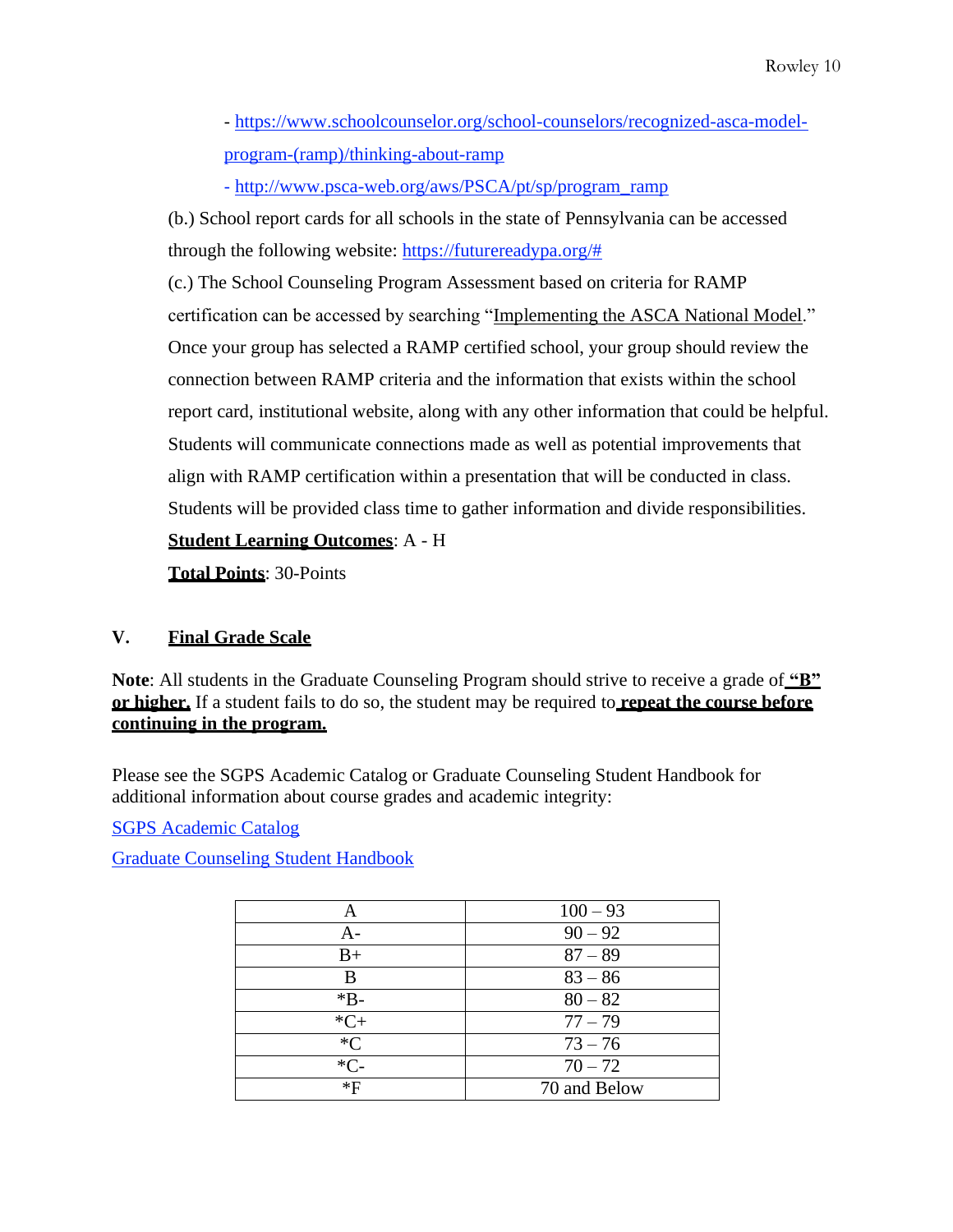Students are responsible to become familiar with and will be held accountable for the information on the following topics that can be found within the Academic Catalog.

**Attendance Policy**: Timely, consistent attendance in class has been shown to have a direct correlation to student performance. Missing classes causes students to fall behind in the course material. The policy for this class is that undocumented absences and tardy attendance are unacceptable. Absences are permitted only in cases of illness or other legitimate causes (family emergency, death in the family, etc.). Official notice that a student has presented documentation for an absence is sent from the Office of the Dean of Students to faculty on a timely basis. In cases of a documented absence from a class, the student has both the opportunity and responsibility to make up all class work missed.

Students are allowed documented absences equivalent to one week of classes for any course in which they are enrolled. This amounts to three absences for a class that meets on MWF schedule, two classes for courses meeting either on a TR or MW schedule, and one class for labs and classes that meet only once a week. Absences are counted from the first day of class.

Entering the class late or leaving the room during class interrupts the classwork in progress and is disruptive to the learning process for students who are trying to learn. Class attendance is required, and roll is taken each period. Serious tardiness may result in a failure of the course.

**Academic Integrity:** Academic integrity is important to the intellectual climate at Rosemont College. Violations of academic integrity cannot be tolerated and may result in the student's failure in a course and/or suspension or expulsion from Rosemont College. Academic dishonesty includes but is not limited to: plagiarism; fabrication of data, information, or citations; multiple submissions of the same work in different courses; and cheating on exams or assignments. Cheating of any kind WILL result in a zero on the work in question and a letter grade reduction in the course grade after the student's grade is calculated using the zero on the work in question. At the instructor's discretion, it may also result in failing the course and/or reporting of the incident to the administration for further action.

**Class Assignments***:* Assignments that are not completed by the stated deadline will not be accepted, excepting that submission of assignments that are late due to legitimate medical reasons or other extraordinary circumstances will be considered. Such circumstances must be supported by written documentation from an acceptable third party.

**Communications:** Changes in schedules, assignments, guidance, etc. will be communicated only to your Rosemont e-mail address. E-mail is the preferred way to communicate with the instructor and must be sent to the e-mail address listed on the front of this syllabus.

**Disability Statement:** If you have been approved for accommodations under ADA/504, please speak with the professor outside of class so that it is certain that all accommodations are provided promptly and completely. If you have not yet been approved for accommodations under ADA/504, but believe you might be entitled to them, please contact the Dean of Students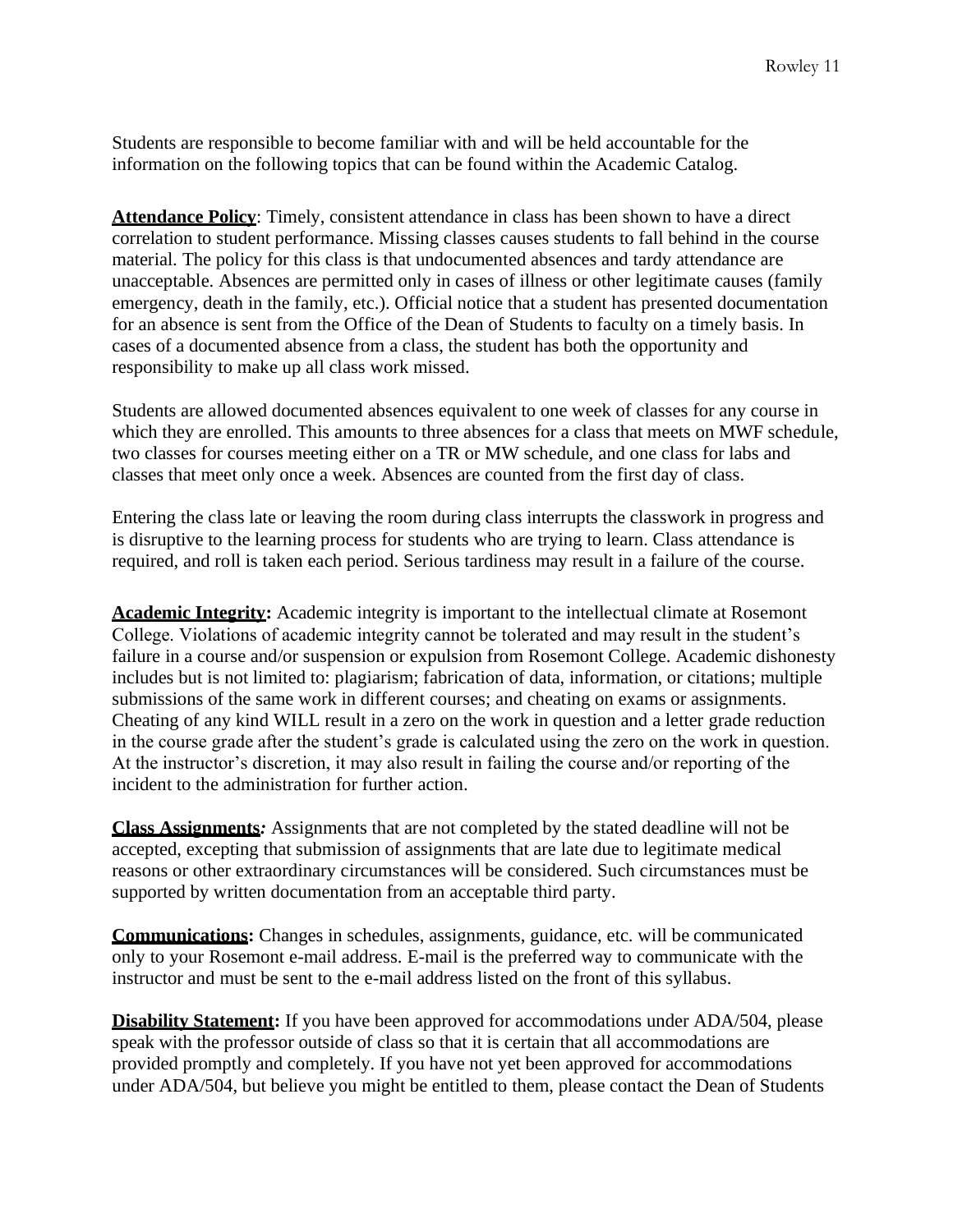in the Student Life Office at extension 2400 immediately. It would also be wise to speak with your professor, since temporary arrangements may be made under certain circumstances.

**Student Concerns***:* Students who have any course-related concerns should talk directly with their faculty member prior to the next class meeting. If a mutually acceptable resolution cannot be achieved, the student is advised to follow the procedures outlined in the appropriate Student Handbook.

**Cell Phone Use:** In order to be able to receive campus-wide safety or weather alerts, cell phones may be left on vibrate only during class. Absent prior permission from the instructor, students may not acknowledge other messages or phone calls nor may they ever send or received text messages during class. Please keep your phone hidden from the class and on vibrate only. Cell phones should not be used for internet purposes unless related to class assignments and instruction.

**Use of Laptops or Other Electronic Devices:** The use of personal laptops and other electronic devices during class sessions is strongly encouraged for the purposes of researching course material and engaging in classroom discussion. Students should not use their personal laptops for any other purposes during any class session. Failure to abide by this policy may impact your final grade.

The use of personal cell phones during class session is strongly discouraged. If you experience an emergency situation please communicate the potential to receive a phone call during the class session at the start of class. You will be permitted to step outside the classroom to receive your call. Please do your best not to disturb the learning process in the classroom.

**Recording Lectures:** Neither video nor audio recording may be made of any lecture in this course without the express consent of the instructor.

**Inclement Weather:** The Rosemont "snow number" is Montgomery County 342. Announcements of closings are also posted on the website and placed on the main college number, 610-527-0200. Students are encouraged to register their cell phone or email address to e2Camplus on the iWay for cancellation notices.

**Course Website:** Information for this course, including, but not limited to, an electronic copy of this syllabus, is available through the course website located in the Rosemont College online learning portal (Canvas) located at [https://rosemont.instructure.com/login/canvas.](https://rosemont.instructure.com/login/canvas) See your instructor if you have questions about accessing the course website.

**Submitting Papers Electronically:** Writing assignments for this course are to be submitted electronically via the course website.

## **Rosemont College 2018-2019 Graduate Academic Calendar**:

[https://rosemont.edu/\\_resources/site-pdfs/registrar/2018-2019\\_sgps\\_academic\\_calendar.pdf](https://rosemont.edu/_resources/site-pdfs/registrar/2018-2019_sgps_academic_calendar.pdf)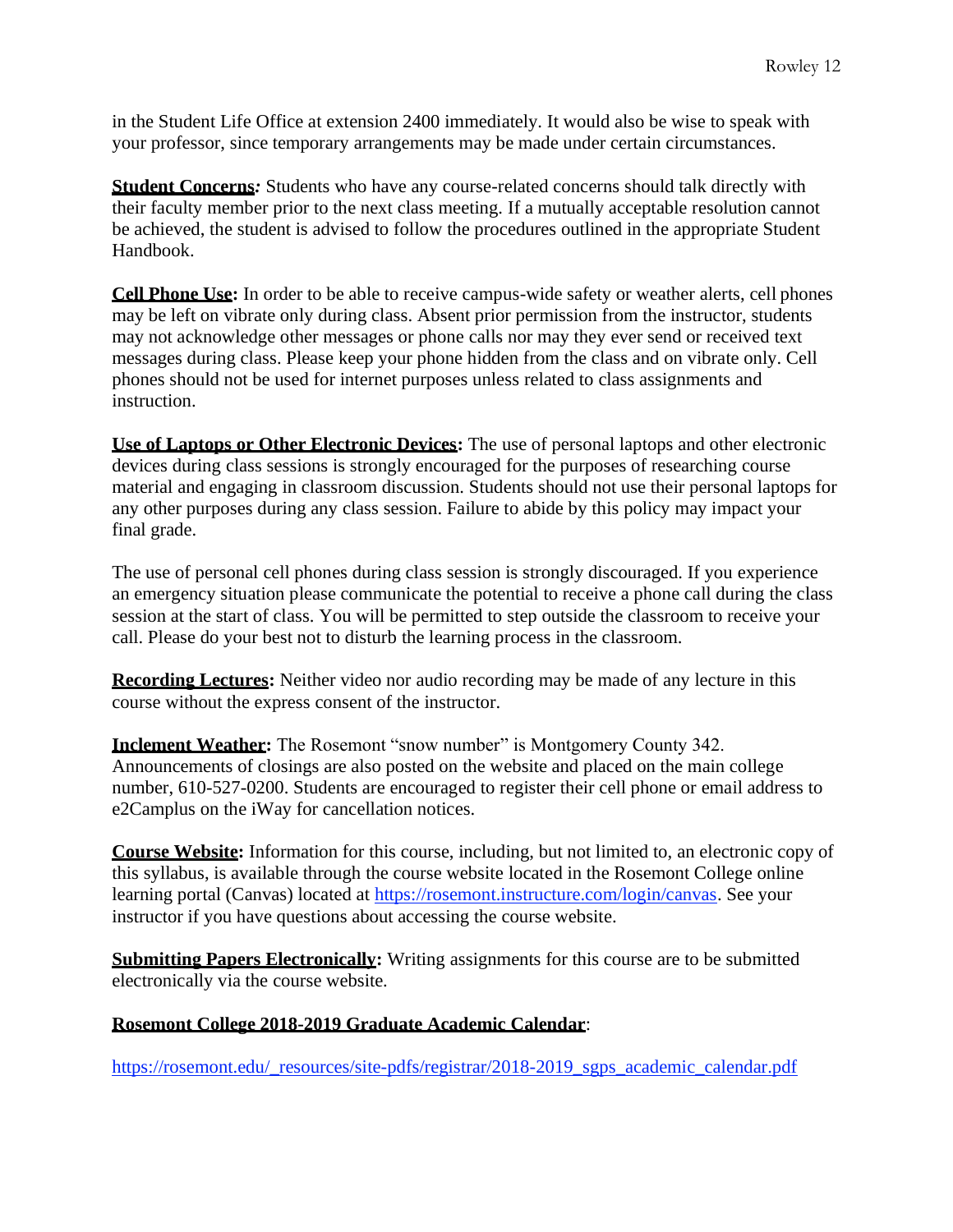# **VI. Required Texts**

- American School Counselor Association. (2019). *ASCA National Model: A framework for school counseling programs. (4th ed.).* Alexandria, VA: Author.
- Dollarhide, C. T. & Saginak, K. A. (2016). Comprehensive school counseling programs K-12: Delivery systems in action. (3rd ed.). New York City, NY: Pearson.

## **Recommended Texts**

Young, A. & Kaffenberger, C. (2018). Making DATA work: An ASCA National Model publication. (4<sup>th</sup> ed.). Alexandria, VA: Author.

## **VII. Tentative Course Schedule**

| <b>Date</b> | <b>Topics/Activities</b>                                            | <b>Reading/Assignments Due</b> |
|-------------|---------------------------------------------------------------------|--------------------------------|
| Week 1:     | Dollarhide: Chapters 1<br>The Profession of School Counseling       |                                |
| 09/04/2018  |                                                                     |                                |
| Week 2:     | Dollarhide: Chapters 2<br><b>Schools as Social Institutions</b>     | <b>Mission Statement (1-2)</b> |
| 09/11/2018  |                                                                     |                                |
| Week 3:     | Dollarhide: Chapter 4<br>The ASCA National Model                    | <b>Education Week (1)</b>      |
| 09/18/2018  | <b>ASCA: Model Theme Review</b>                                     |                                |
| Week 4:     | Dollarhide: Chapter 3<br>Qualities of Comprehensive School          | <b>Mission Statement (3-5)</b> |
| 09/25/2018  | <b>Counseling Programs</b>                                          |                                |
| Week 5:     | Dollarhide: Chapter 5<br>Themes of Comprehensive School Counseling  | <b>Education Week (2)</b>      |
| 10/02/2018  | Program                                                             |                                |
| Week 6:     | Dollarhide: Chapter 6<br>Foundation, Management, and Accountability | <b>Mission Statement (6-8)</b> |
| 10/09/2018  | <b>Systems</b>                                                      |                                |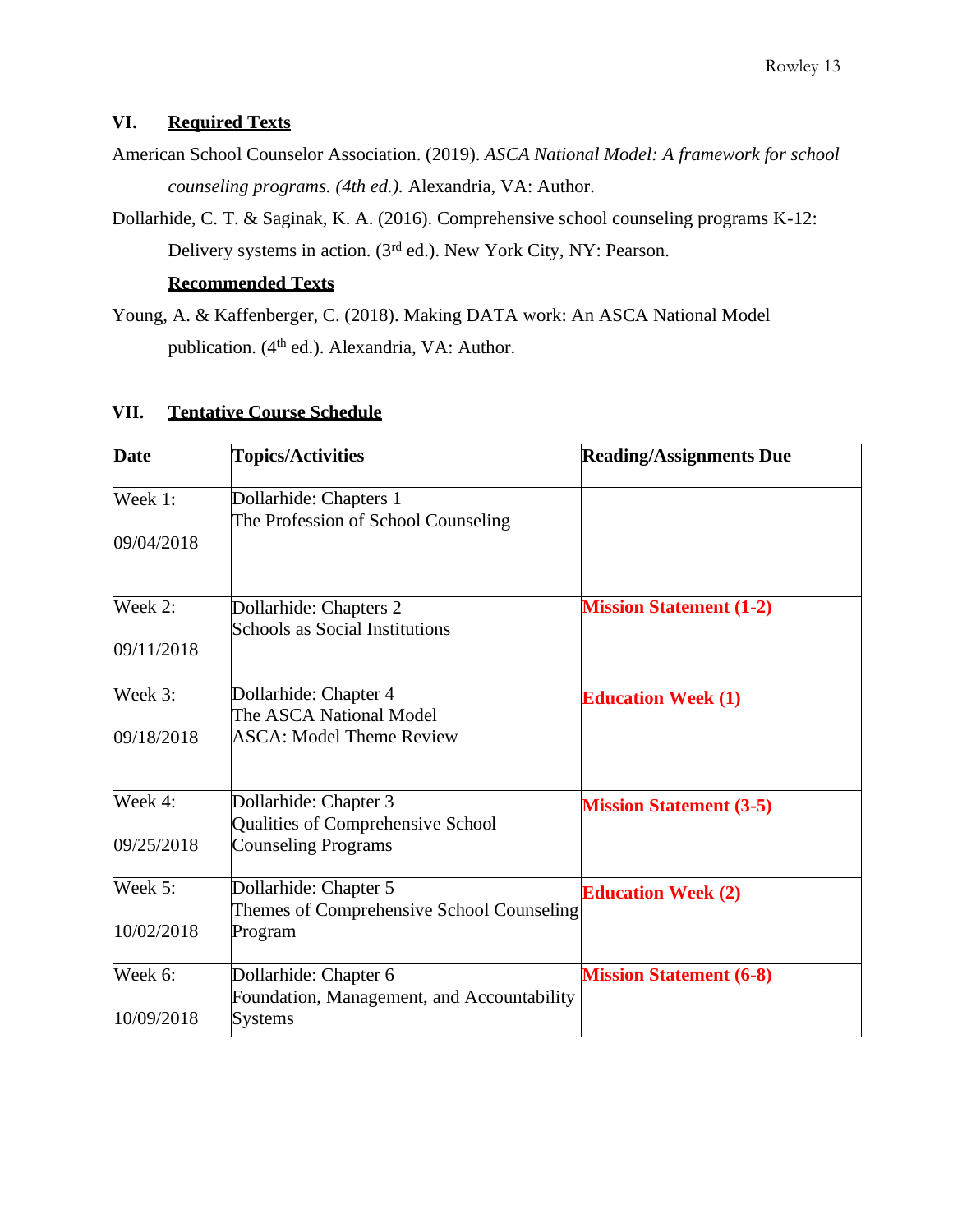| Week 7:         | Dollarhide: Chapter 7                                 |                                                       |
|-----------------|-------------------------------------------------------|-------------------------------------------------------|
|                 | Delivery of the Comprehensive School                  |                                                       |
| 10/16/2018      | <b>Counseling Program</b>                             |                                                       |
| Week 8:         | Dollarhide: Chapter 8                                 | <b>School Counselor Interview</b>                     |
| 10/23/2018      | <b>Counseling Activities</b>                          |                                                       |
| Week 9:         | Dollarhide: Chapter 9                                 | <b>Education Week (3)</b>                             |
| 10/30/2018      | Educating Activities in the Domain                    |                                                       |
| <b>Week 10:</b> | Dollarhide: Chapter 10<br>Consultation in the Domains | <b>Education Week (3)</b>                             |
| 11/06/2018      |                                                       |                                                       |
| <b>Week 11:</b> | Dollarhide: Chapter 11                                | <b>Mission Statement (9-10)</b>                       |
| 11/13/2018      | Comprehensive School Counseling Program<br>in Action  |                                                       |
| Week 12:        | No Class - Thanksgiving Holiday                       |                                                       |
| 11/20/2018      |                                                       |                                                       |
| Week $13$ :     | Dollarhide: Chapter 12                                | <b>RAMP &amp; School Report Card</b>                  |
| 11/27/2018      | Ethical, Personal, and Professional Issues            | <b>Review</b>                                         |
| <b>Week 14:</b> | <b>School Mission Statement Integration</b>           | <b>RAMP &amp; School Report Card</b><br><b>Review</b> |
| 12/04/2018      |                                                       |                                                       |

# **VIII. Bibliography**

## **A. Print Resources**

Bemak, F., Williams, J., & Chi-Ying Chung, R. (2014). Four critical domains of accountability for school counselors. *Professional School Counseling, 18*(1), 100-110.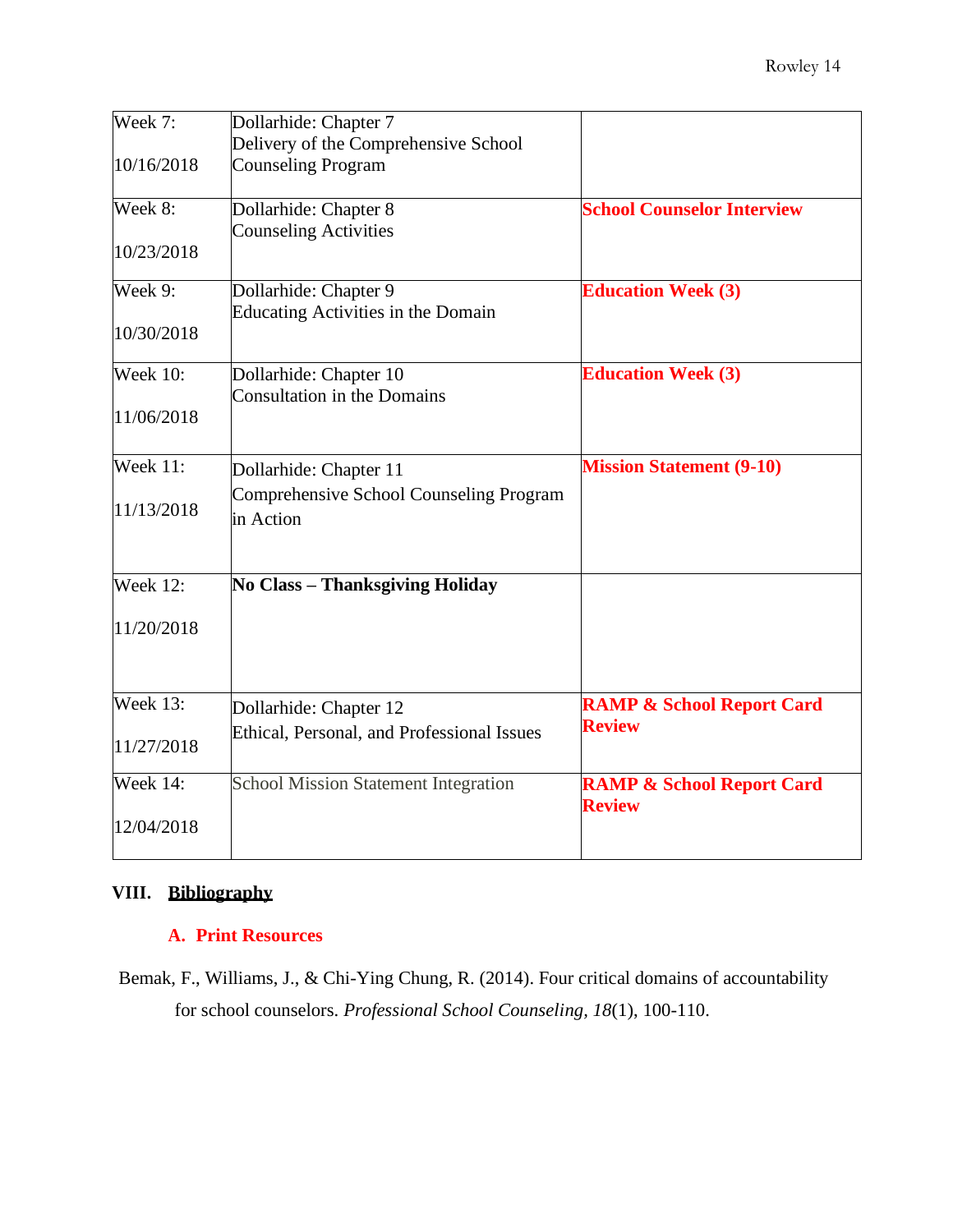- Carey, J., Harrington, K., Martin, I., & Stevenson, D. (2012). A statewide evaluation of the outcomes of the implementation of ASCA National Model School Counseling Programs in Utah high schools. *Professional School Counseling, 16*(2), 89-99. Retrieved from [http://www.jstor.org.rosemont.idm.oclc/stable/profschocoun.16.2.89.](http://www.jstor.org.rosemont.idm.oclc/stable/profschocoun.16.2.89)
- Cholewa, B., Burkhardt, C., & Hull, M. (2015). Are school counselors impacting underrepresented students' thinking about postsecondary education? A nationally representative study. *Professional School Counseling, 19*(1), 144-154. Retrieved from [https://www-jstor-org.rosemont.idm.oclc/stable/90014797.](https://www-jstor-org.rosemont.idm.oclc/stable/90014797)
- Cornell, D., & Mehta, S. (2011). Counselor confirmation of middle school student self-reports of bullying victimization. *Professional School Counseling, 14*(4), 261-270. Retrieved from [http://www.jstor.org.rosemont.idm.oclc.org/stable/42732907.](http://www.jstor.org.rosemont.idm.oclc.org/stable/42732907)
- DeKruyf, L., Auger, R., & Trice-Black, S. (2013). The role of school counselors in meeting students' mental health needs: Examining issues of professional identity. *Professional School Counseling, 16*(5), 271-282. Retrieved from [http://www.jstor.org.rosemont.idm.oclc.org/stable/profschocoun.16.5.271.](http://www.jstor.org.rosemont.idm.oclc.org/stable/profschocoun.16.5.271)
- Johnson, K., & Hannon, M. (2014). Measuring the relationship between parent, teacher, and student problem behavior reports and academic achievement: Implications for school counselors. *Professional School Counseling, 18*(1), 38-48. Retrieved from [http://www.jstor.org.rosemont.idm.oclc.org/stable/profschocoun.18.1.38.](http://www.jstor.org.rosemont.idm.oclc.org/stable/profschocoun.18.1.38)
- Kimbel, T., & Clemens, E. (2014). The development and validation of the school counseling program report card – student version. *Professional School Counseling, 18*(1), 111-124. Retrieved from

[http://www.jstor.org.rosemont.ism.oclc.org/stable/profschocoun.18.1.111.](http://www.jstor.org.rosemont.ism.oclc.org/stable/profschocoun.18.1.111)

- Lapan, R., Whitcomb, S., & Aleman, N. (2012). Connecticut professional school counselors: College and career counseling services and smaller ratios benefit students. *Professional School Counseling, 16*(2), 117-124. Retrieved from [http://www.jstor.org.rosemont.idm.oclc.org/stable/profschocoun.16.2.117.](http://www.jstor.org.rosemont.idm.oclc.org/stable/profschocoun.16.2.117)
- Malott, K., Paone, T., Humphreys, K., & Martinez, T. (2010). Use of group counseling to address ethnic identity development: Application with adolescents of Mexican descent. *Professional School Counseling, 13*(5), 257-267. Retrieved from [http://www.jstor.org.rosemont.ism.oclc.org/stable/42732959.](http://www.jstor.org.rosemont.ism.oclc.org/stable/42732959)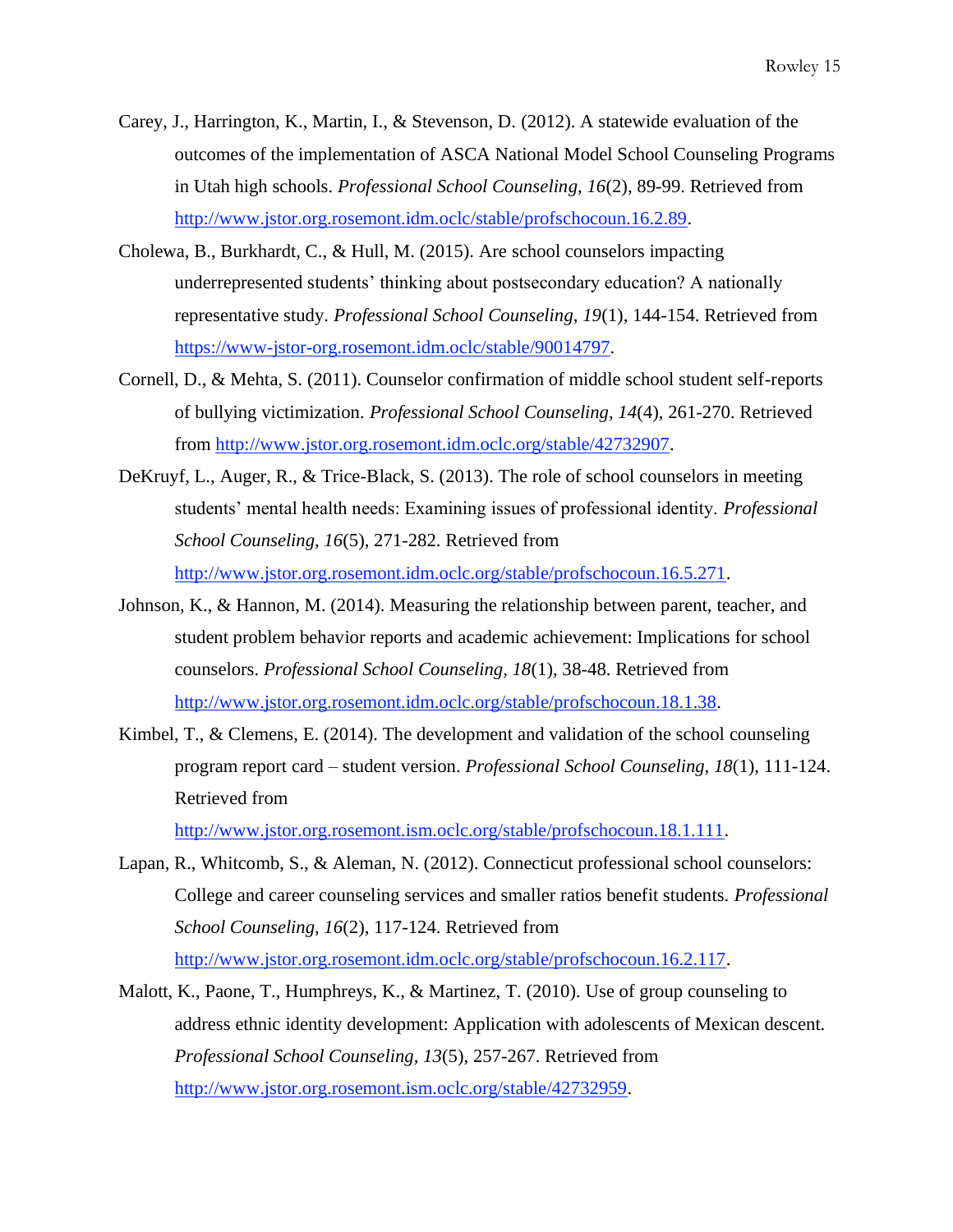- Milsom, A., & McCormick, K. (2015). Evaluating an accountability mentoring approach for school counselors. *Professional School Counseling, 19*(1), 27-35. Retrieved from [https://www-jstor-org.rosemont.idm.oclc.org/stable/90014786.](https://www-jstor-org.rosemont.idm.oclc.org/stable/90014786)
- Rose, J., & Steen, S. (2014). The achieving success everyday group counseling model: Fostering resiliency in middle school students. *Professional School Counseling, 18*(1), 28-37. Retrieved from

[http://www.jstor.org.rosemont.idm.oclc.org/stable/profschocoun.18.1.28.](http://www.jstor.org.rosemont.idm.oclc.org/stable/profschocoun.18.1.28)

- Stevens, H., & Wilkerson, K. (2010). The developmental assets and ASCA's National Standards: A crosswalk review. *Professional School Counseling, 13*(4), 227-233. Retrived from [http://www.jstor.org.rosemont.ism.oclc.org/stable/42732952.](http://www.jstor.org.rosemont.ism.oclc.org/stable/42732952)
- Young, A., Dollarhide, C., & Baughman, A. (2015). The voices of school counselors: Essential characteristics of school counselor leaders. *Professional School Counseling, 19*(1), 36- 45. Retrieved from [https://www-jstor-org.rosemont.idm.oclc.org/stable/90014787.](https://www-jstor-org.rosemont.idm.oclc.org/stable/90014787)

### **B. Non-Print Resources**

American School Counselor Association (ASCA):<https://www.schoolcounselor.org/>

Bureau of Labor Statistics: [https://www.bls.gov/ooh/community-and-social-service/school-and-](https://www.bls.gov/ooh/community-and-social-service/school-and-career-counselors.htm)

[career-counselors.htm](https://www.bls.gov/ooh/community-and-social-service/school-and-career-counselors.htm)

Education Week:<https://www.edweek.org/ew/index.html>

Pennsylvania Department of Education:<https://www.education.pa.gov/Pages/default.aspx>

Pennsylvania School Counselors Association (PSCA): [http://www.psca-](http://www.psca-web.org/aws/PSCA/pt/sp/home_page)

[web.org/aws/PSCA/pt/sp/home\\_page](http://www.psca-web.org/aws/PSCA/pt/sp/home_page)

Pennsylvanis Regional Education Applicant Placement (PAREAP):<http://www.pareap.net/> School Counselor License and Career Guide: [http://www.school-counselor.org/school-counselor](http://www.school-counselor.org/school-counselor-resources.html)[resources.html](http://www.school-counselor.org/school-counselor-resources.html)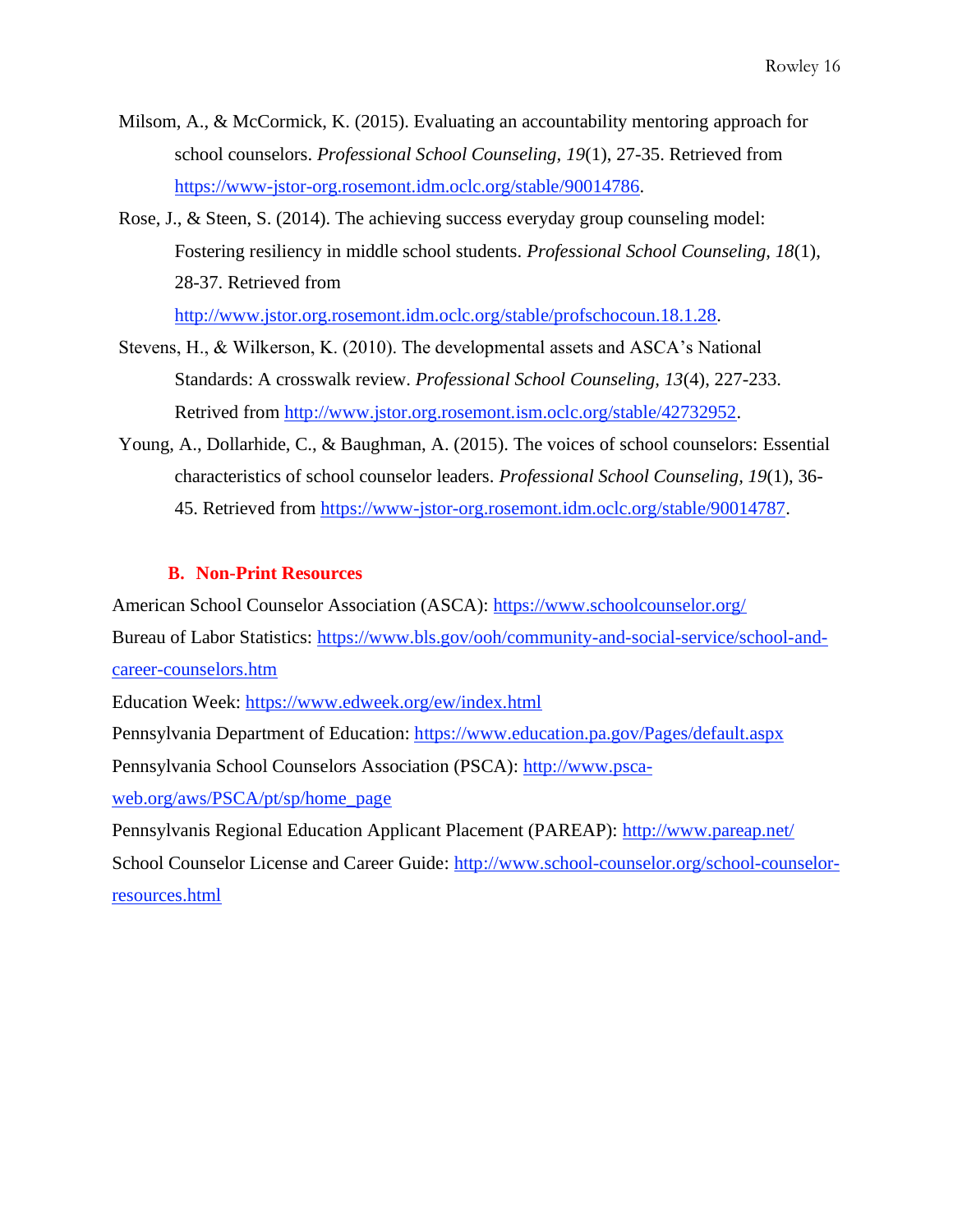# **IX. CACREP Standards Assessment Crosswalk**

| <b>CACREP Standard</b>                                                                                                                                                                                                                                                                                                                              | <b>Assessment</b>                                                                                                                                  | <b>Learning Outcomes</b> |
|-----------------------------------------------------------------------------------------------------------------------------------------------------------------------------------------------------------------------------------------------------------------------------------------------------------------------------------------------------|----------------------------------------------------------------------------------------------------------------------------------------------------|--------------------------|
| Understand the history and philosophy of the<br>counseling profession and its specialty areas. (1a.<br><b>Professional Counseling Orientation and Ethical</b><br>Practice)                                                                                                                                                                          | <b>Discussion Board</b><br>Postings, Community<br>Resource Portfolio,<br><b>School Counselor</b><br>Interview                                      | $(A)$ $(D)$              |
| The multiple professional roles and functions of<br>counselors across specialty areas, and their<br>relationship with human service and integrated<br>behavioral health care systems, including<br>interagency and inter-organizational collaboration<br>and consultation. (1b. Professional Counseling<br><b>Orientation and Ethical Practice)</b> | <b>Discussion Board</b><br>Postings, Community<br>Resource Portfolio,<br><b>School Counselor</b><br>Interview, RAMP &<br><b>Report Card Review</b> | $(A)$ $(D)$ $(H)$        |
| Counselors' roles and responsibilities as members<br>of interdisciplinary community outreach and<br>emergency. (1c. Professional Counseling<br><b>Orientation and Ethical Practice)</b>                                                                                                                                                             | <b>Discussion Board</b><br>Postings, Community<br><b>Resource Portfolio</b>                                                                        | $(A)$ (F) (H)            |
| The role and process of the professional counselor<br>advocating on behalf of the profession. (1d.<br><b>Professional Counseling Orientation and Ethical</b><br>Practice)                                                                                                                                                                           | <b>Mission Statement</b><br>Evaluation, School<br>Counselor Interview,<br>RAMP & Report Card<br>Review                                             | $(A)$ (B) (D) (E) (H)    |
| Advocacy processes needed to address institutional<br>and social barriers that impede access, equity, and<br>success for clients. (1e. Professional Counseling<br><b>Orientation and Ethical Practice)</b>                                                                                                                                          | <b>Discussion Board</b><br>Postings, School<br>Counselor Interview,<br>RAMP & Report Card<br>Review                                                | $(B)$ $(D)$ $(E)$ $(G)$  |
| Professional counseling organizations, including<br>membership benefits, activities, services to<br>members and current issues.<br>(1f. Professional Counseling Orientation and<br><b>Ethical Practice</b> )                                                                                                                                        | <b>RAMP &amp; Report Card</b><br>Review                                                                                                            | $(D)$ $(E)$              |
| Professional counseling credentialing, including<br>certification, licensure, and accreditation practices<br>and standards, and the effects of public policy on<br>these issues. (1g. Professional Counseling<br><b>Orientation and Ethical Practice)</b>                                                                                           | <b>Discussion Board</b><br>Postings, RAMP & Report<br><b>Card Review</b>                                                                           | $(D)$ $(E)$ $(G)$        |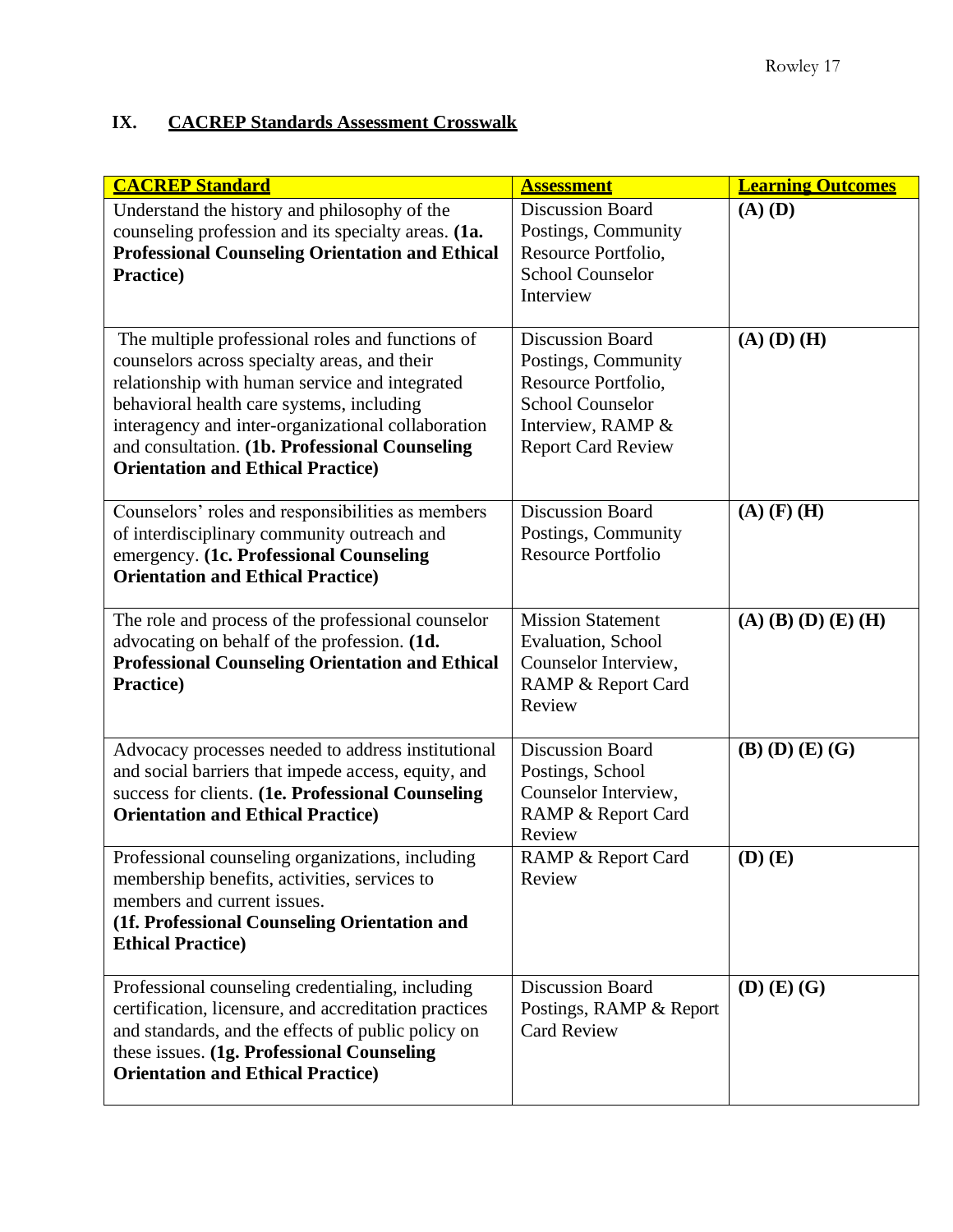| Ethical standards of professional counseling<br>organizations for credentialing bodies, and<br>applications of ethical and legal considerations in<br>professional counseling. (1i. Professional<br><b>Counseling Orientation and Ethical Practice)</b> | RAMP & Report Card<br>Review                                                                                    | $(D)$ $(E)$             |
|---------------------------------------------------------------------------------------------------------------------------------------------------------------------------------------------------------------------------------------------------------|-----------------------------------------------------------------------------------------------------------------|-------------------------|
| Strategies for personal and professional self-<br>evaluation and implications for practice (1k.<br><b>Professional Counseling Orientation and Ethical</b><br>Practice)                                                                                  | <b>Mission Statement</b><br><b>Evaluation, Community</b><br>Resource Portfolio,<br>RAMP & Report Card<br>Review | $(A)$ $(B)$ $(D)$ $(E)$ |
| Multicultural and pluralistic characteristics within<br>and among diverse groups nationally and<br>internationally. (2a. Social and Cultural<br>Diversity)                                                                                              | RAMP & Report Card<br>Review                                                                                    | $(C)$ (F) (G) (H)       |
| The impact of heritage, attitudes, beliefs,<br>understanding, and acculturative experiences on an<br>individual's views of others (2d. Social and<br><b>Cultural Diversity)</b>                                                                         | <b>Mission Statement</b><br><b>Evaluation, Community</b><br><b>Resource Portfolio</b>                           | $(C)$ (D) (G) (H)       |
| The effects of power and privilege for counselors<br>and clients (2e. Social and Cultural Diversity)                                                                                                                                                    | <b>School Counselor</b><br>Interview                                                                            | $(C)$ (D)               |
| Strategies for identifying and eliminating barriers,<br>prejudices, and processes of intentional and<br>unintentional oppression and discrimination. (2h.<br><b>Social and Cultural Diversity)</b>                                                      | <b>Discussion Board</b><br>Postings, School<br>Counselor Interview,<br>RAMP & Report Card<br>Review             | $(B)$ $(D)$ $(E)$ $(G)$ |
| Biological, neurological, and physiological factors<br>that affect human development, functioning, and<br>behavior (3e. Human Growth and Development)                                                                                                   | <b>Discussion Board</b><br>Postings, Community<br><b>Resource Portfolio</b>                                     | (C)                     |
| Systemic and environmental factors that affect<br>human development, functioning, and behavior (3f.<br><b>Human Growth and Development)</b>                                                                                                             | <b>Discussion Board</b><br>Postings, School<br><b>Counselor Interview</b>                                       | $(F)$ (H)               |
| Effects of crisis, disasters, and trauma on diverse<br>individuals across the lifespan (3g. Human<br><b>Growth and Development)</b>                                                                                                                     | <b>Discussion Board</b><br>Postings, School<br><b>Counselor Interview</b>                                       | (F)                     |
| Ethical and culturally relevant strategies for<br>promoting resilience and optimum development and<br>wellness across the lifespan (3i. Human Growth<br>and Development)                                                                                | <b>Community Resource</b><br>Portfolio, RAMP &<br><b>Report Card Review</b>                                     | $(C)$ $(D)$ $(G)$       |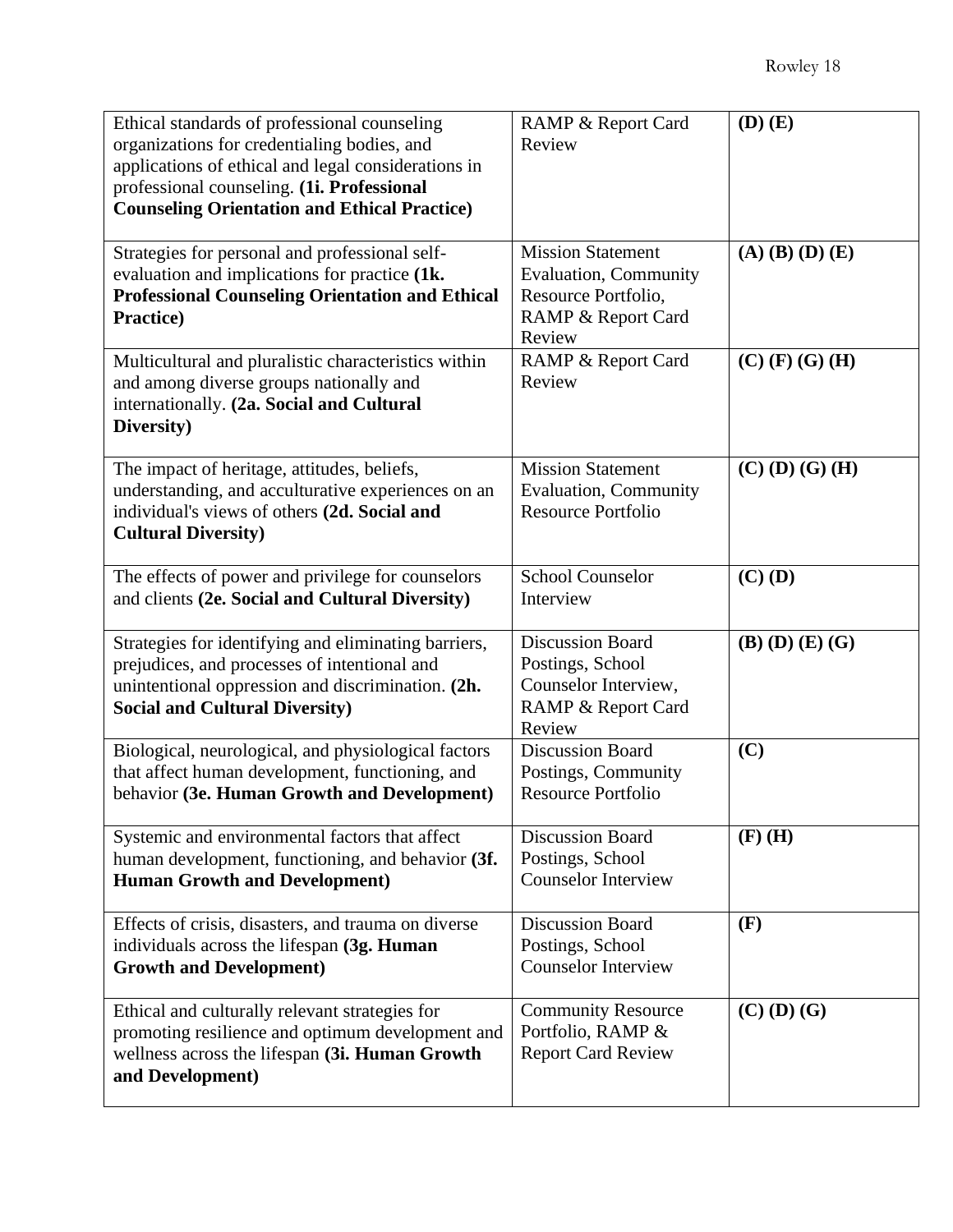| Processes for identifying and using career,            | <b>Discussion Board Postings</b> | $(B)$ $(E)$ $(G)$             |
|--------------------------------------------------------|----------------------------------|-------------------------------|
| avocational, educational, occupational, and labor      |                                  |                               |
| market information resources, technology, and          |                                  |                               |
| information systems (4c. Career Development)           |                                  |                               |
| Strategies for assessing abilities, interests, values, | <b>Discussion Board Postings</b> | $(G)$ (H)                     |
| personality and other factors that contribute to       |                                  |                               |
| career development (4e. Career Development)            |                                  |                               |
| Strategies for career development program              | <b>Discussion Board</b>          | $(B)$ $(E)$ $(G)$ $(H)$       |
| planning, organization, implementation,                | Postings, RAMP & Report          |                               |
| administration, and evaluation (4f. Career             | <b>Card Review</b>               |                               |
| Development)                                           |                                  |                               |
| Strategies for advocating for diverse clients' career  | <b>Discussion Board</b>          | $(B)$ $(C)$ $(D)$ $(G)$ $(H)$ |
| and educational development and employment             | Postings, RAMP & Report          |                               |
| opportunities in a global economy (4g. Career          | <b>Card Review</b>               |                               |
| Development)                                           |                                  |                               |
|                                                        |                                  |                               |
| Strategies for facilitating client skills development  | <b>Discussion Board</b>          | $(G)$ (H)                     |
| for career, educational, and life-work planning and    | Postings, RAMP & Report          |                               |
| management (4h. Career Development)                    | <b>Card Review</b>               |                               |
|                                                        |                                  |                               |
| Methods of identifying and using assessment tools      | <b>Discussion Board</b>          | $(B)$ $(C)$ $(G)$             |
| and techniques relevant to career planning and         | Postings, RAMP & Report          |                               |
| decision making (4i. Career Development)               | <b>Card Review</b>               |                               |
|                                                        |                                  |                               |
| Ethical and culturally relevant strategies for         | <b>Discussion Board</b>          | $(D)$ $(G)$                   |
| addressing career development (4j. Career              | Postings, RAMP & Report          |                               |
| Development)                                           | <b>Card Review</b>               |                               |
|                                                        |                                  |                               |
| Theories and models of counseling. (5a.                | <b>Community Resource</b>        | $(D)$ $(E)$ $(F)$             |
| <b>Counseling and Helping Relationships)</b>           | Portfolio, School                |                               |
|                                                        | Counselor Interview,             |                               |
|                                                        | RAMP & Report Card               |                               |
|                                                        | Review                           |                               |
| A systems approach to conceptualizing clients. (5b.    | <b>Discussion Board Postings</b> | $(F)$ $(G)$ $(H)$             |
| <b>Counseling and Helping Relationships)</b>           |                                  |                               |
|                                                        |                                  |                               |
| Ethical and culturally relevant strategies for         | <b>School Counselor</b>          | $(C)$ (D)                     |
| establishing and maintaining in-person and             | Interview                        |                               |
| technology-assisted relationships. (5d. Counseling     |                                  |                               |
| and Helping Relationships)                             |                                  |                               |
|                                                        | <b>Mission Statement</b>         |                               |
| Counselor characteristics and behaviors that           |                                  | $(C)$ (D) (G) (H)             |
| influence the counseling process (5f. Counseling       | Evaluation, School               |                               |
| and Helping Relationships)                             | Counselor Interview,             |                               |
|                                                        |                                  |                               |
|                                                        | RAMP & Report Card<br>Review     |                               |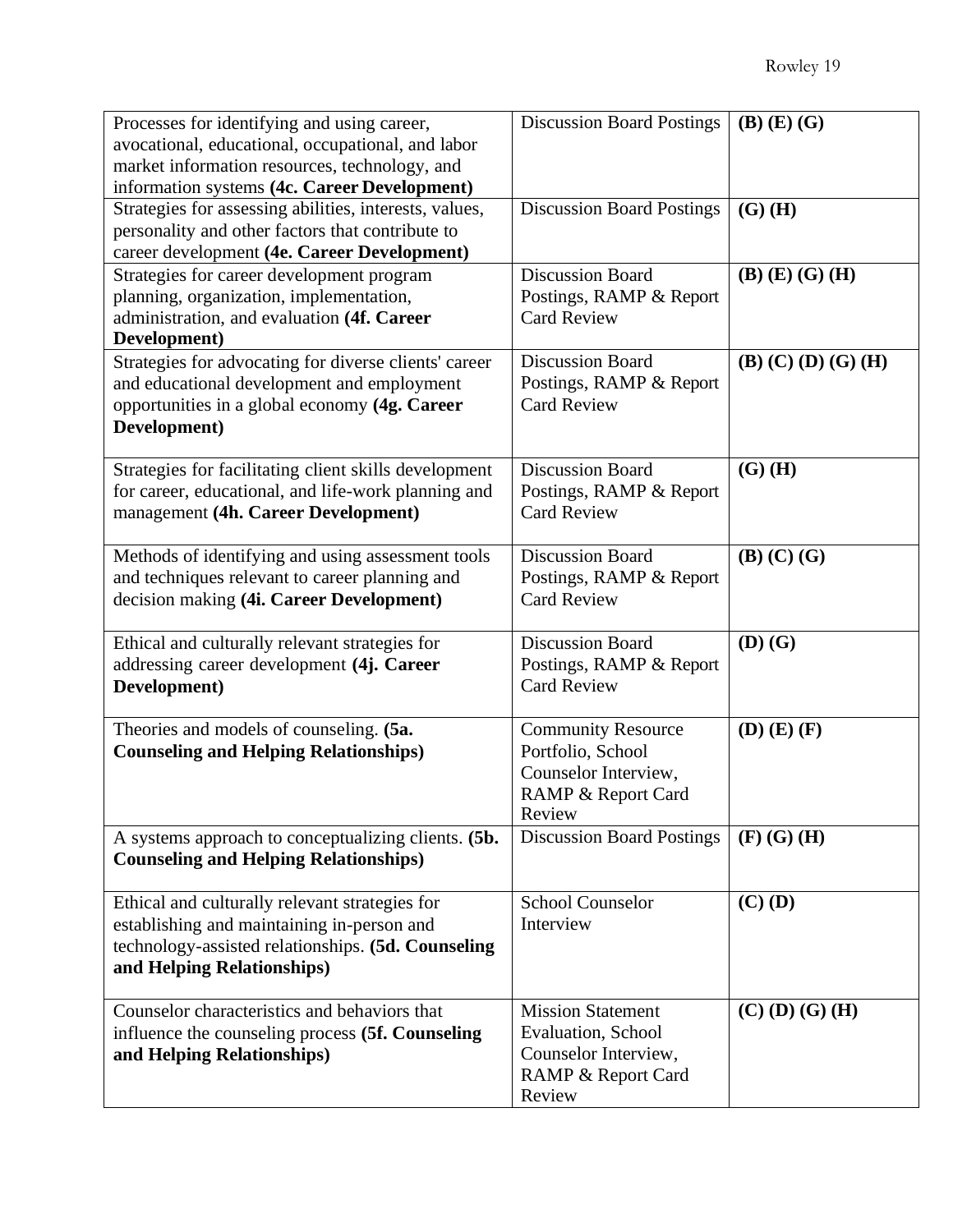| Essential interviewing, counseling, and case                                                             | <b>Discussion Board</b>                                | (C)               |
|----------------------------------------------------------------------------------------------------------|--------------------------------------------------------|-------------------|
| conceptualization skills (5g. Counseling and                                                             | Postings, School                                       |                   |
| <b>Helping Relationships)</b>                                                                            | <b>Counselor Interview</b>                             |                   |
|                                                                                                          |                                                        |                   |
| Developmentally relevant counseling treatment or                                                         | <b>Community Resource</b>                              | $(C)$ (F)         |
| intervention plans (5h. Counseling and Helping<br><b>Relationships)</b>                                  | Portfolio, RAMP &                                      |                   |
| Evidenced-based counseling strategies and                                                                | <b>Report Card Review</b><br><b>Community Resource</b> | $(C)$ $(F)$       |
| techniques for prevention and intervention. (5j.                                                         | Portfolio, RAMP &                                      |                   |
| <b>Counseling and Helping Relationships)</b>                                                             | <b>Report Card Review</b>                              |                   |
|                                                                                                          |                                                        |                   |
| Strategies to promote client understanding of and                                                        | <b>Community Resource</b>                              | $(B)$ $(D)$ $(H)$ |
| access to a variety of community-based resources                                                         | Portfolio                                              |                   |
| (5k. Counseling and Helping Relationships)                                                               |                                                        |                   |
|                                                                                                          |                                                        |                   |
| Suicide prevention models and strategies. (5l.                                                           | <b>Community Resource</b>                              | $(C)$ $(F)$       |
| <b>Counseling and Helping Relationships)</b>                                                             | Portfolio                                              |                   |
|                                                                                                          |                                                        |                   |
| Crisis intervention, trauma-informed, and                                                                | <b>Discussion Board</b>                                | $(C)$ $(F)$       |
| community-based strategies, such as Psychological                                                        | Postings, Community<br><b>Resource Portfolio</b>       |                   |
| First Aid. (5m. Counseling and Helping<br><b>Relationships)</b>                                          |                                                        |                   |
|                                                                                                          |                                                        |                   |
| Therapeutic factors and how they contribute to                                                           | <b>School Counselor</b>                                | $(C)$ $(D)$ $(F)$ |
| group effectiveness (6c. Group Counseling and                                                            | Interview, Community                                   |                   |
| <b>Group Work</b> )                                                                                      | <b>Resource Portfolio</b>                              |                   |
|                                                                                                          |                                                        |                   |
| Approaches to group formation, including                                                                 | <b>Community Resource</b>                              | $(E)$ $(F)$       |
| recruiting, screening, and selecting members (6e.                                                        | Portfolio                                              |                   |
| <b>Group Counseling and Group Work)</b>                                                                  |                                                        |                   |
|                                                                                                          | <b>School Counselor</b>                                |                   |
| Types of groups and other considerations that affect<br>conducting groups in various settings (6f. Group | Interview, Community                                   | $(C)$ $(D)$ $(E)$ |
| <b>Counseling and Group Work)</b>                                                                        | Resource Portfolio,                                    |                   |
|                                                                                                          | RAMP & Report Card                                     |                   |
|                                                                                                          | Review                                                 |                   |
| Ethical and culturally relevant strategies for                                                           | <b>School Counselor</b>                                | $(C)$ (D)         |
| designing and facilitating groups. (6g. Group                                                            | Interview, Community                                   |                   |
| <b>Counseling and Group Work)</b>                                                                        | <b>Resource Portfolio</b>                              |                   |
|                                                                                                          |                                                        |                   |
| Procedures for assessing risk of aggression or                                                           | <b>School Counselor</b>                                | (F)               |
| danger to others, self-inflicted harm, or suicide. (7c.                                                  | Interview                                              |                   |
| <b>Assessment and Testing)</b>                                                                           |                                                        |                   |
| Procedures for identifying trauma and abuse and for                                                      | <b>School Counselor</b>                                | (F)               |
| reporting abuse. (7d. Assessment and Testing)                                                            | Interview                                              |                   |
|                                                                                                          |                                                        |                   |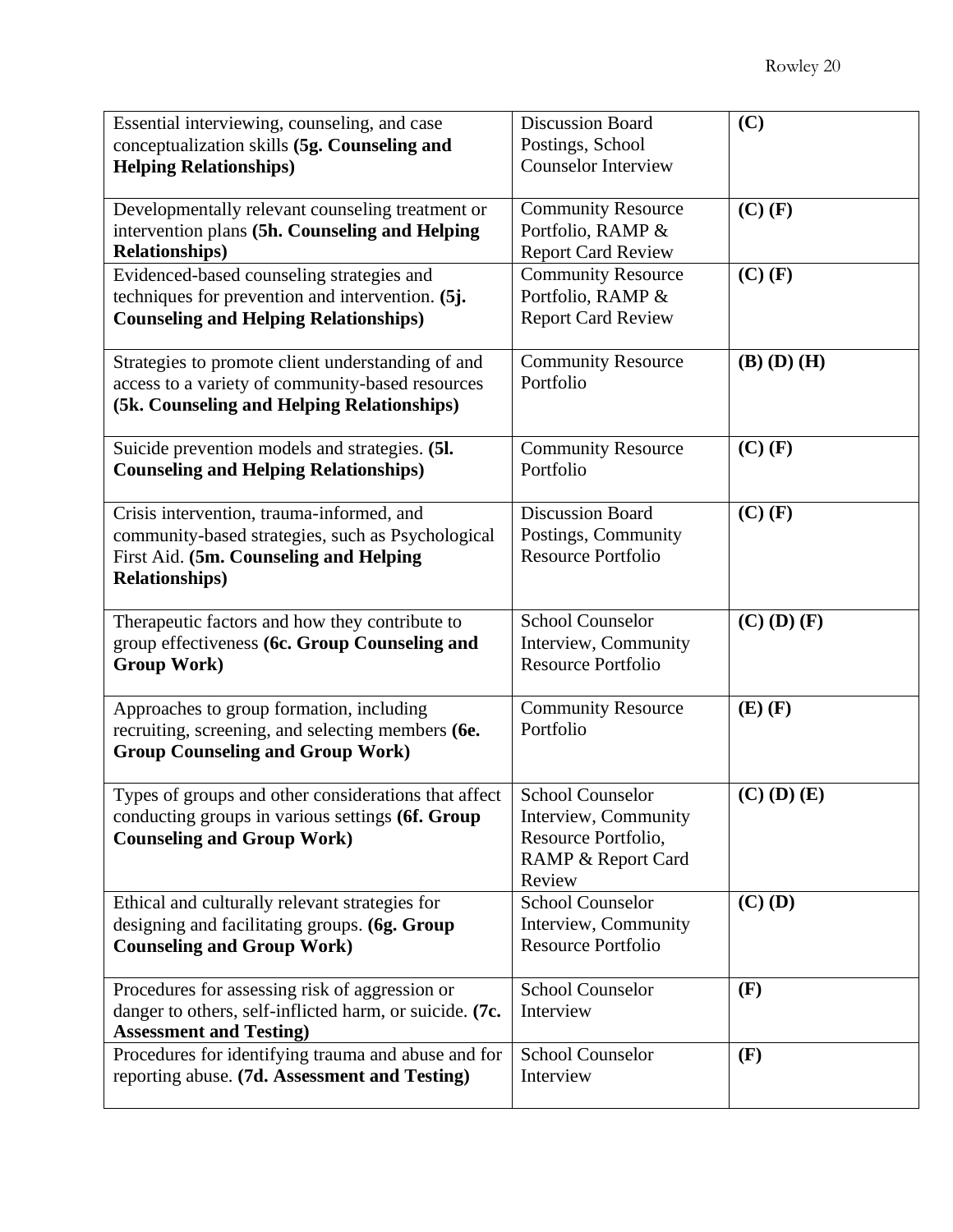| Use of assessments for diagnostic and intervention<br>planning purposes (7e. Assessment and Testing)<br>Use of assessments relevant to<br>academic/educational, career, personal, and social<br>development (7i. Assessment and Testing) | <b>Discussion Board</b><br>Postings, Community<br><b>Resource Portfolio</b><br><b>Discussion Board Postings</b>   | $(C)$ (E) (F) (G)<br>$(C)$ (F) (G) |
|------------------------------------------------------------------------------------------------------------------------------------------------------------------------------------------------------------------------------------------|-------------------------------------------------------------------------------------------------------------------|------------------------------------|
| Use of symptom checklists, and personality and<br>psychological testing (7k. Assessment and<br><b>Testing</b> )                                                                                                                          | <b>Discussion Board</b><br>Postings, Community<br><b>Resource Portfolio</b>                                       | $(C)$ $(F)$                        |
| Ethical and culturally relevant strategies for<br>selecting, administering, and interpreting<br>assessment and test results.<br>(7m. Assessment and Testing)                                                                             | <b>Discussion Board</b><br>Postings, RAMP & Report<br><b>Card Review</b>                                          | $(C)$ (D)                          |
| The importance of research in advancing the<br>counseling profession, including how to critique<br>research to inform counseling practice (8a.<br><b>Research and Evaluation</b> )                                                       | <b>Mission Statement</b><br><b>Evaluation</b> , Discussion<br>Board Postings, RAMP &<br><b>Report Card Review</b> | $(B)$ $(D)$ $(E)$                  |
| Identification of evidence-based counseling<br>practices (8b. Research and Evaluation)                                                                                                                                                   | <b>Discussion Board</b><br>Postings, Community<br><b>Resource Portfolio</b>                                       | $(B)$ $(C)$ $(F)$                  |
| Needs assessments (8c. Research and Evaluation)                                                                                                                                                                                          | RAMP & Report Card<br>Review                                                                                      | $(C)$ (E) (F) (G)                  |
| Development of outcome measures for counseling<br>programs (8d. Research and Evaluation)                                                                                                                                                 | RAMP & Report Card<br>Review                                                                                      | $(B)$ $(E)$                        |
| Evaluation of counseling interventions and<br>programs (8e. Research and Evaluation)                                                                                                                                                     | RAMP & Report Card<br>Review                                                                                      | $(C)$ (D) (E) (F) (G)<br>(H)       |
| Analysis and use of data in counseling (8i.<br><b>Research and Evaluation)</b>                                                                                                                                                           | RAMP & Report Card<br>Review                                                                                      | $(B)$ $(E)$                        |

# **X. CACREP Specialty Area (School Counseling) Crosswalk**

| <b>CACREP Specialty Area</b>         | <b>Assessment</b>       | <b>Learning Outcome</b> |
|--------------------------------------|-------------------------|-------------------------|
| 1. Foundations                       |                         |                         |
| A. History and development of school | Discussion Board        | $(A)$ $(D)$             |
| counseling                           | Postings, Community     |                         |
|                                      | Resource Portfolio,     |                         |
|                                      | <b>School Counselor</b> |                         |
|                                      | Interview               |                         |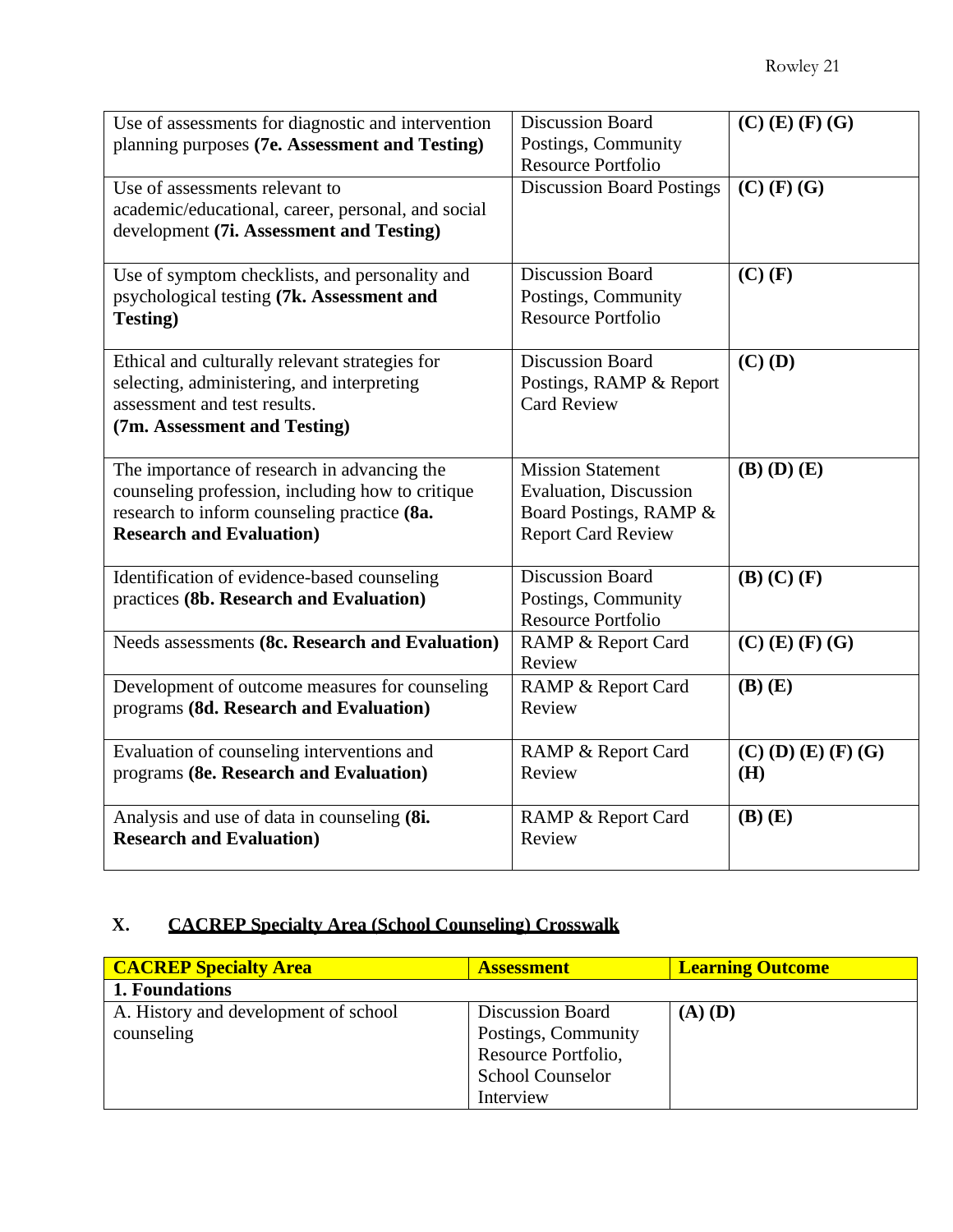| B. Models of school counseling programs                                                                                                         | <b>Community Resource</b><br>Portfolio, School<br>Counselor Interview,<br>RAMP & Report Card<br>Review                                             | $(D)$ $(E)$ $(F)$     |
|-------------------------------------------------------------------------------------------------------------------------------------------------|----------------------------------------------------------------------------------------------------------------------------------------------------|-----------------------|
| C. Models of P-12 comprehensive career<br>development                                                                                           | <b>Discussion Board</b><br>Postings, RAMP &<br><b>Report Card Review</b>                                                                           | $(E)$ $(G)$           |
| D. Models of school-based collaboration and<br>consultation                                                                                     | <b>Community Resource</b><br>Portfolio, School<br>Counselor Interview,<br>RAMP & Report Card<br>Review                                             | $(E)$ (H)             |
| E. Assessments specific to P-12 education                                                                                                       | <b>Community Resource</b><br>Portfolio, School<br>Counselor Interview,<br>RAMP & Report Card<br>Review                                             | $(C)$ (E) (F) (G)     |
| <b>2. Contextual Dimensions</b>                                                                                                                 |                                                                                                                                                    |                       |
| A. School counselor roles as leaders,<br>advocates, and systems change agents in P-12<br>schools                                                | <b>Mission Statement</b><br>Evaluation, School<br>Counselor Interview,<br><b>RAMP &amp; Report Card</b><br>Review                                  | $(A)$ (B) (D) (E) (H) |
| B. School counselor roles in consultation with<br>families, P-12 and postsecondary school<br>personnel, and community agencies                  | <b>Discussion Board</b><br>Postings, Community<br>Resource Portfolio,<br><b>School Counselor</b><br>Interview, RAMP &<br><b>Report Card Review</b> | $(A)$ $(D)$ $(H)$     |
| C. School counselor roles in relation to<br>college and career readiness                                                                        | <b>Discussion Board</b><br>Postings, School<br>Counselor Interview,<br>RAMP & Report Card<br>Review                                                | $(A)$ $(G)$           |
| D. School counselor roles in school leadership<br>and multidisciplinary teams                                                                   | <b>Mission Statement</b><br><b>Evaluation</b> , Discussion<br><b>Board Postings, School</b><br><b>Counselor Interview</b>                          | $(A)$ $(F)$ $(H)$     |
| E. School counselor roles and responsibilities<br>in relation to the school emergency<br>management plans, and crises, disasters, and<br>trauma | <b>Discussion Board</b><br>Postings, Community<br><b>Resource Portfolio</b>                                                                        | $(A)$ $(F)$ $(H)$     |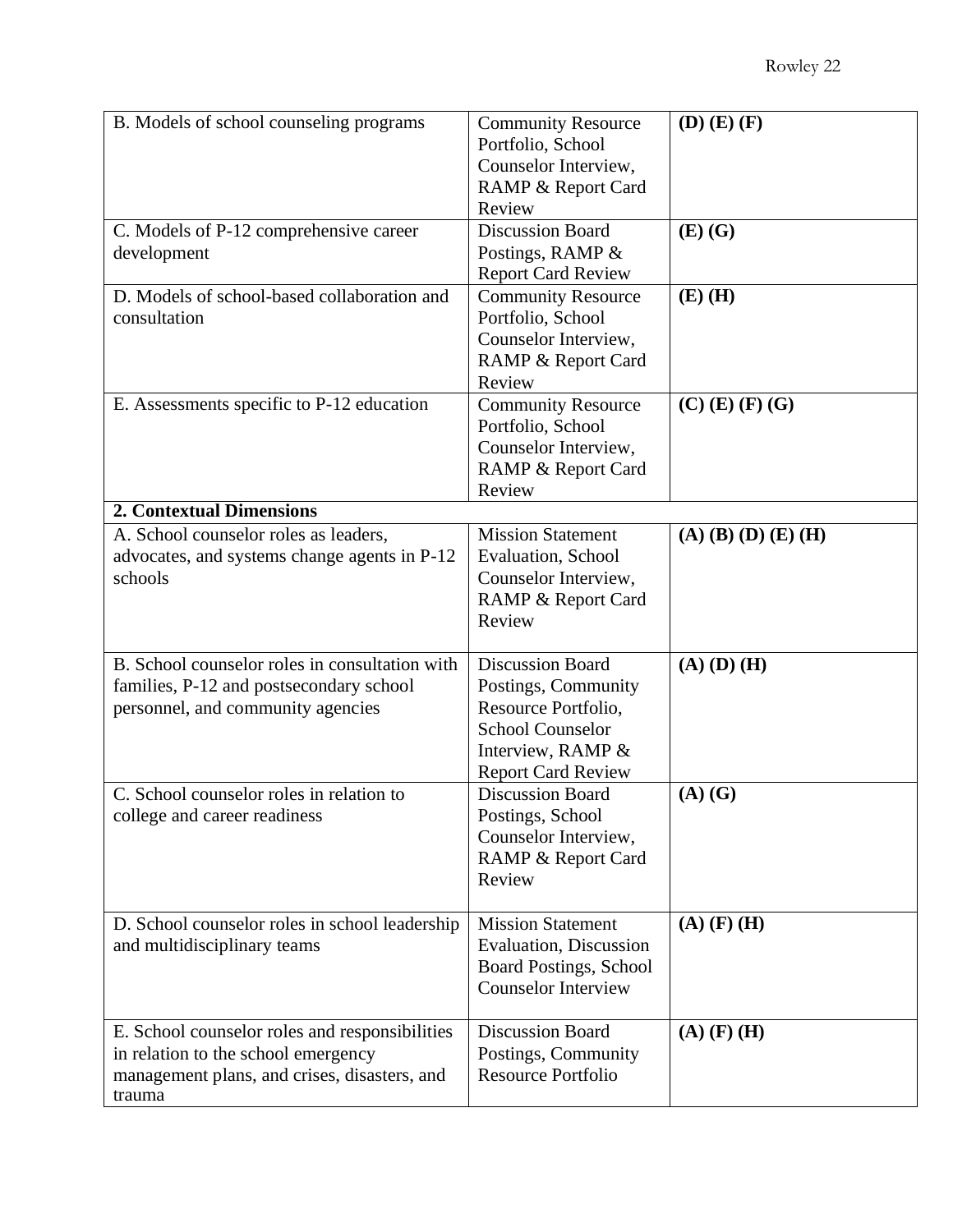| F. Competencies to advocate for school          | <b>Discussion Board</b>                | $(B)$ $(D)$ $(E)$ $(G)$ |
|-------------------------------------------------|----------------------------------------|-------------------------|
| counseling roles                                | Postings, School                       |                         |
|                                                 | Counselor Interview,                   |                         |
|                                                 | <b>RAMP &amp; Report Card</b>          |                         |
|                                                 | Review                                 |                         |
| G. Characteristics, risk factors, and warning   | <b>Discussion Board</b>                | (C)                     |
| signs of students at risk for mental health and | Postings, Community                    |                         |
| behavioral disorders                            | <b>Resource Portfolio</b>              |                         |
| H. Common medications that affect learning,     | <b>Community Resource</b>              | (F)                     |
| behavior, and mood in children and              | Portfolio                              |                         |
| adolescents                                     |                                        |                         |
| I. Signs and symptoms of substance abuse in     | <b>School Counselor</b>                | (F)                     |
| children and adolescents as well as the signs   | Interview                              |                         |
| and symptoms of living in a home where          |                                        |                         |
| substance abuse occurs                          |                                        |                         |
| J. Qualities and styles of effective leadership | <b>Mission Statement</b>               | $(A)$ (B) (D) (E) (H)   |
| in schools                                      | Evaluation, School                     |                         |
|                                                 | Counselor Interview,                   |                         |
|                                                 | RAMP & Report Card                     |                         |
|                                                 | Review                                 |                         |
|                                                 |                                        |                         |
| K. Community resources and referral sources     | <b>Community Resource</b><br>Portfolio | $(C)$ (F) (H)           |
| L. Professional organizations, preparations     | RAMP & Report Card                     | $(D)$ $(E)$             |
| standards, and credentials relevant to the      | Review                                 |                         |
| practice of school counseling                   |                                        |                         |
|                                                 |                                        |                         |
| M. Legislation and government policy            | <b>Discussion Board</b>                | $(D)$ $(E)$             |
| relevant to school counseling                   | Postings                               |                         |
|                                                 |                                        |                         |
| N. Legal and ethical considerations specific to | RAMP & Report Card                     | $(D)$ $(E)$             |
| school counseling                               | Review                                 |                         |
|                                                 |                                        |                         |
| 3. Practice                                     |                                        |                         |
| A. Development of school counseling             | <b>Mission Statement</b>               | $(A)$ $(E)$             |
| program mission statements and objectives       | Evaluation, RAMP &                     |                         |
|                                                 | <b>Report Card Review</b>              |                         |
| B. Design and evaluation of school              | RAMP & Report Card                     | $(A)$ $(B)$ $(E)$ $(H)$ |
| counseling programs                             | Review                                 |                         |
| C. Core curriculum design, lesson plan          | <b>Discussion Board</b>                | $(C)$ $(D)$ $(F)$       |
| development, classroom management               | Postings, School                       |                         |
| strategies, and differentiated instructional    | Counselor Interview,                   |                         |
| strategies                                      | RAMP & Report Card                     |                         |
|                                                 | Review                                 |                         |
|                                                 |                                        |                         |